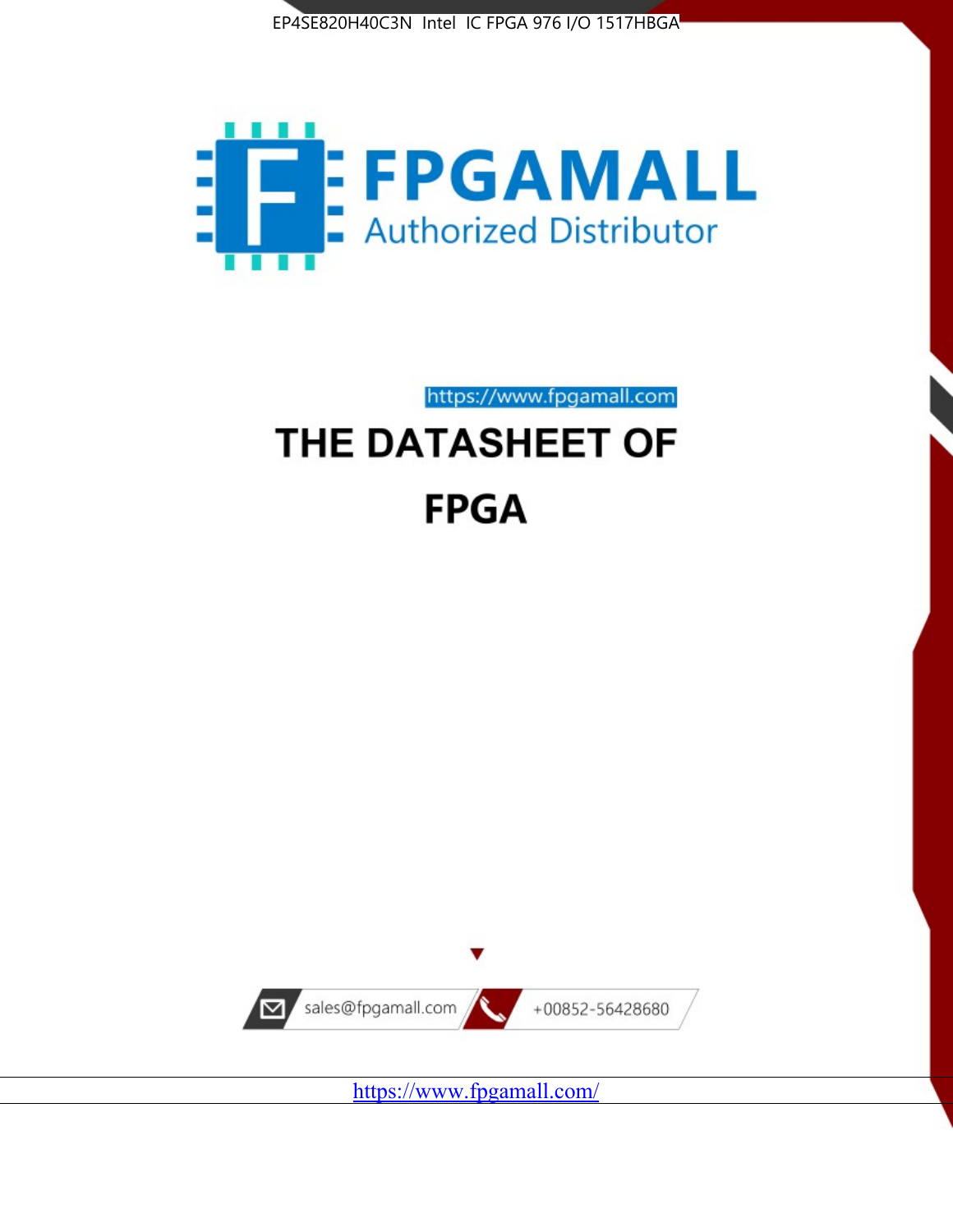EP4SE820H40C3N Intel IC FPGA 976 I/O 1517HBGA



**SIV51001-3.5**

Altera® Stratix® IV FPGAs deliver a breakthrough level of system bandwidth and power efficiency for high-end applications, allowing you to innovate without compromise. Stratix IV FPGAs are based on the Taiwan Semiconductor Manufacturing Company (TSMC) 40-nm process technology and surpass all other high-end FPGAs, with the highest logic density, most transceivers, and lowest power requirements.

The Stratix IV device family contains three optimized variants to meet different application requirements:

- Stratix IV E (Enhanced) FPGAs—up to 813,050 logic elements (LEs), 33,294 kilobits (Kb) RAM, and 1,288 18 x 18 bit multipliers
- Stratix IV GX transceiver FPGAs—up to 531,200 LEs, 27,376 Kb RAM, 1,288 18 x 18-bit multipliers, and 48 full-duplex clock data recovery (CDR)-based transceivers at up to 8.5 Gbps
- Stratix IV GT—up to 531,200 LEs, 27,376 Kb RAM, 1,288 18 x 18-bit multipliers, and 48 full-duplex CDR-based transceivers at up to 11.3 Gbps

The complete Altera high-end solution includes the lowest risk, lowest total cost path to volume using HardCopy® IV ASICs for all the family variants, a comprehensive portfolio of application solutions customized for end-markets, and the industry leading Quartus® II software to increase productivity and performance.

f For information about upcoming Stratix IV device features, refer to the *[Upcoming](http://www.altera.com/literature/hb/stratix-iv/uf01001.pdf?GSA_pos=2&WT.oss_r=1&WT.oss=upcoming)  [Stratix IV Device Features](http://www.altera.com/literature/hb/stratix-iv/uf01001.pdf?GSA_pos=2&WT.oss_r=1&WT.oss=upcoming)* document.

f For information about changes to the currently published *Stratix IV Device Handbook*, refer to the *[Addendum to the Stratix IV Device Handbook](http://www.altera.com/literature/hb/stratix-iv/stx4_siv54002.pdf)* chapter.

This chapter contains the following sections:

- "Feature Summary" on page 1–2
- "Architecture Features" on page 1–6
- "Integrated Software Platform" on page 1–19
- "Ordering Information" on page 1–19

@2016 Altera Corporation. All rights reserved. ALTERA, ARRIA, CYCLONE, HARDCOPY, MAX, MEGACORE, NIOS, QUARTUS and STRATIX words and logos are trademarks of Altera Corporation and registered in the U.S. Patent and Trademark



Stratix IV Device Handbook Volume 1 January 2016

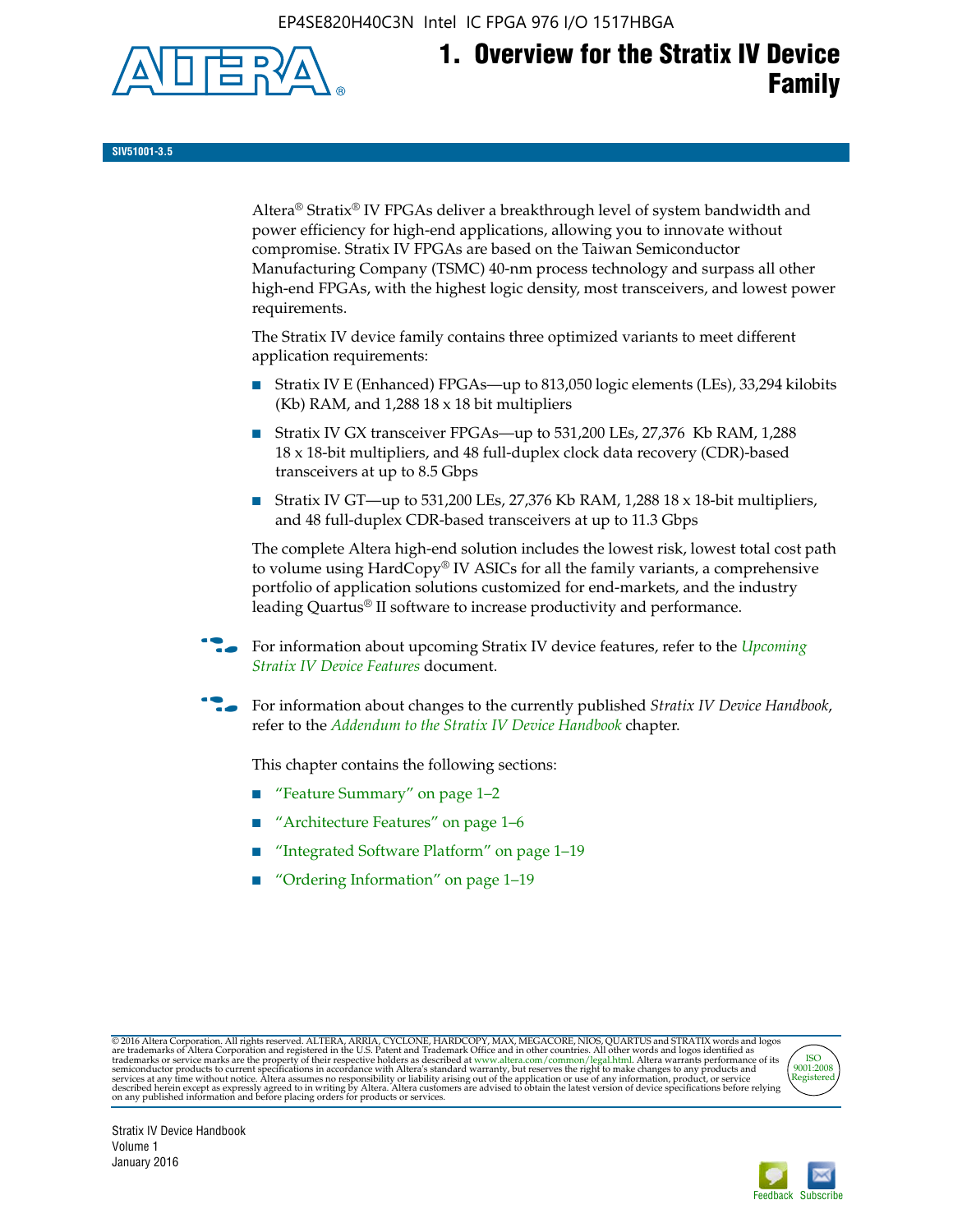# **Feature Summary**

The following list summarizes the Stratix IV device family features:

- Up to 48 full-duplex CDR-based transceivers in Stratix IV GX and GT devices supporting data rates up to 8.5 Gbps and 11.3 Gbps, respectively
- Dedicated circuitry to support physical layer functionality for popular serial protocols, such as PCI Express (PCIe) (PIPE) Gen1 and Gen2, Gbps Ethernet (GbE), Serial RapidIO, SONET/SDH, XAUI/HiGig, (OIF) CEI-6G, SD/HD/3G-SDI, Fibre Channel, SFI-5, and Interlaken
- Complete PCIe protocol solution with embedded PCIe hard IP blocks that implement PHY-MAC layer, Data Link layer, and Transaction layer functionality

**For more information, refer to the** *[IP Compiler for PCI Express User Guide](http://www.altera.com/literature/ug/ug_pci_express.pdf)***.** 

- Programmable transmitter pre-emphasis and receiver equalization circuitry to compensate for frequency-dependent losses in the physical medium
- Typical physical medium attachment (PMA) power consumption of 100 mW at 3.125 Gbps and 135 mW at 6.375 Gbps per channel
- 72,600 to 813,050 equivalent LEs per device
- 7,370 to 33,294 Kb of enhanced TriMatrix memory consisting of three RAM block sizes to implement true dual-port memory and FIFO buffers
- High-speed digital signal processing (DSP) blocks configurable as 9 x 9-bit,  $12 \times 12$ -bit,  $18 \times 18$ -bit, and  $36 \times 36$ -bit full-precision multipliers at up to 600 MHz
- Up to 16 global clocks (GCLK), 88 regional clocks (RCLK), and 132 periphery clocks (PCLK) per device
- Programmable power technology that minimizes power while maximizing device performance
- Up to 1,120 user I/O pins arranged in 24 modular I/O banks that support a wide range of single-ended and differential I/O standards
- Support for high-speed external memory interfaces including DDR, DDR2, DDR3 SDRAM, RLDRAM II, QDR II, and QDR II+ SRAM on up to 24 modular I/O banks
- High-speed LVDS I/O support with serializer/deserializer (SERDES), dynamic phase alignment (DPA), and soft-CDR circuitry at data rates up to 1.6 Gbps
- Support for source-synchronous bus standards, including SGMII, GbE, SPI-4 Phase 2 (POS-PHY Level 4), SFI-4.1, XSBI, UTOPIA IV, NPSI, and CSIX-L1
- Pinouts for Stratix IV E devices designed to allow migration of designs from Stratix III to Stratix IV E with minimal PCB impact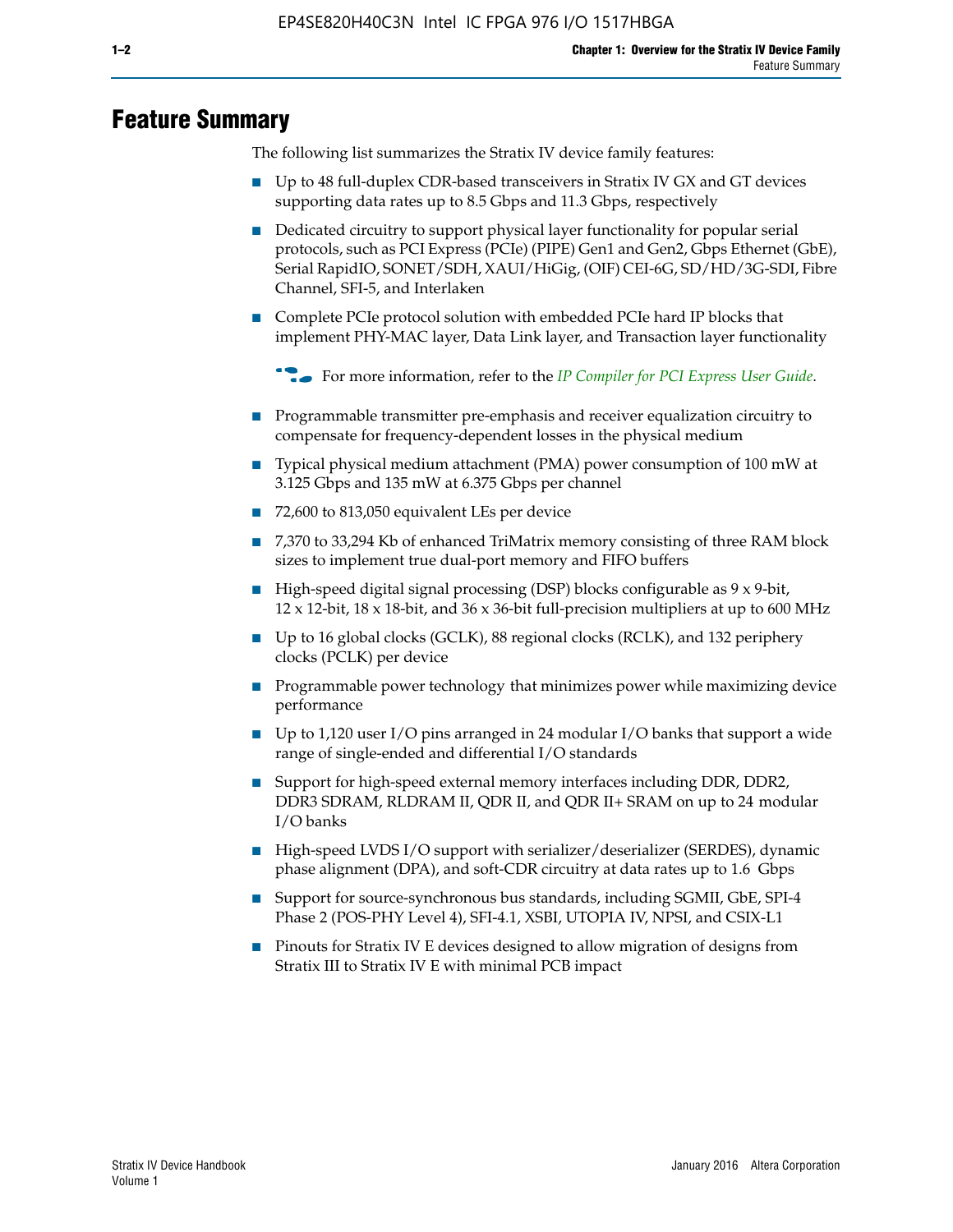# **Stratix IV GX Devices**

Stratix IV GX devices provide up to 48 full-duplex CDR-based transceiver channels per device:

- Thirty-two out of the 48 transceiver channels have dedicated physical coding sublayer (PCS) and physical medium attachment (PMA) circuitry and support data rates between 600 Mbps and 8.5 Gbps
- The remaining 16 transceiver channels have dedicated PMA-only circuitry and support data rates between 600 Mbps and 6.5 Gbps
- **1 The actual number of transceiver channels per device varies with device selection. For** more information about the exact transceiver count in each device, refer to Table 1–1 on page 1–11.
- 1 For more information about transceiver architecture, refer to the *[Transceiver](http://www.altera.com/literature/hb/stratix-iv/stx4_siv52001.pdf)  [Architecture in Stratix IV Devices](http://www.altera.com/literature/hb/stratix-iv/stx4_siv52001.pdf)* chapter.

Figure 1–1 shows a high-level Stratix IV GX chip view.

#### **Figure 1–1. Stratix IV GX Chip View** *(1)*



#### **Note to Figure 1–1:**

(1) Resource counts vary with device selection, package selection, or both.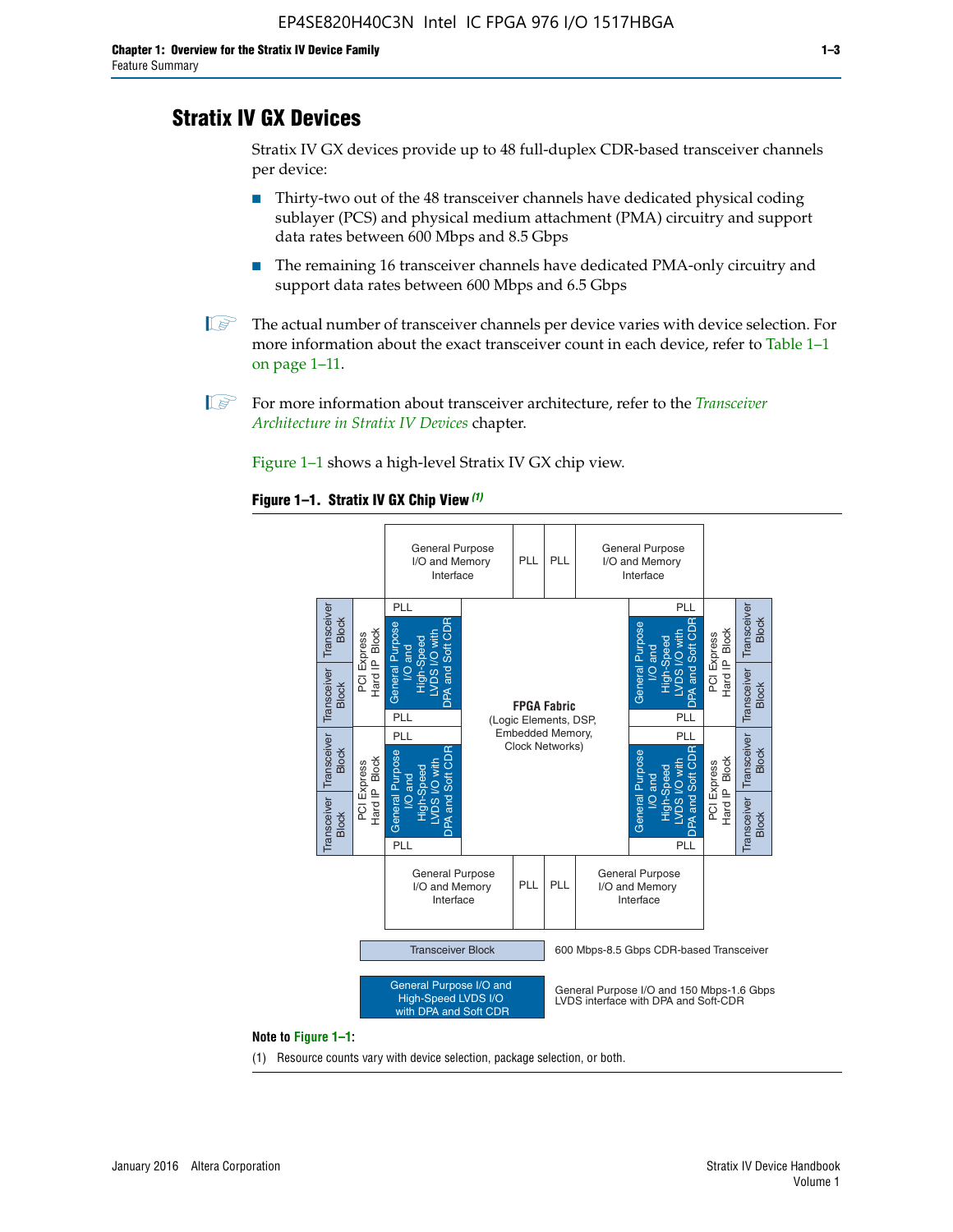# **Stratix IV E Device**

Stratix IV E devices provide an excellent solution for applications that do not require high-speed CDR-based transceivers, but are logic, user I/O, or memory intensive.

Figure 1–2 shows a high-level Stratix IV E chip view.





#### **Note to Figure 1–2:**

(1) Resource counts vary with device selection, package selection, or both.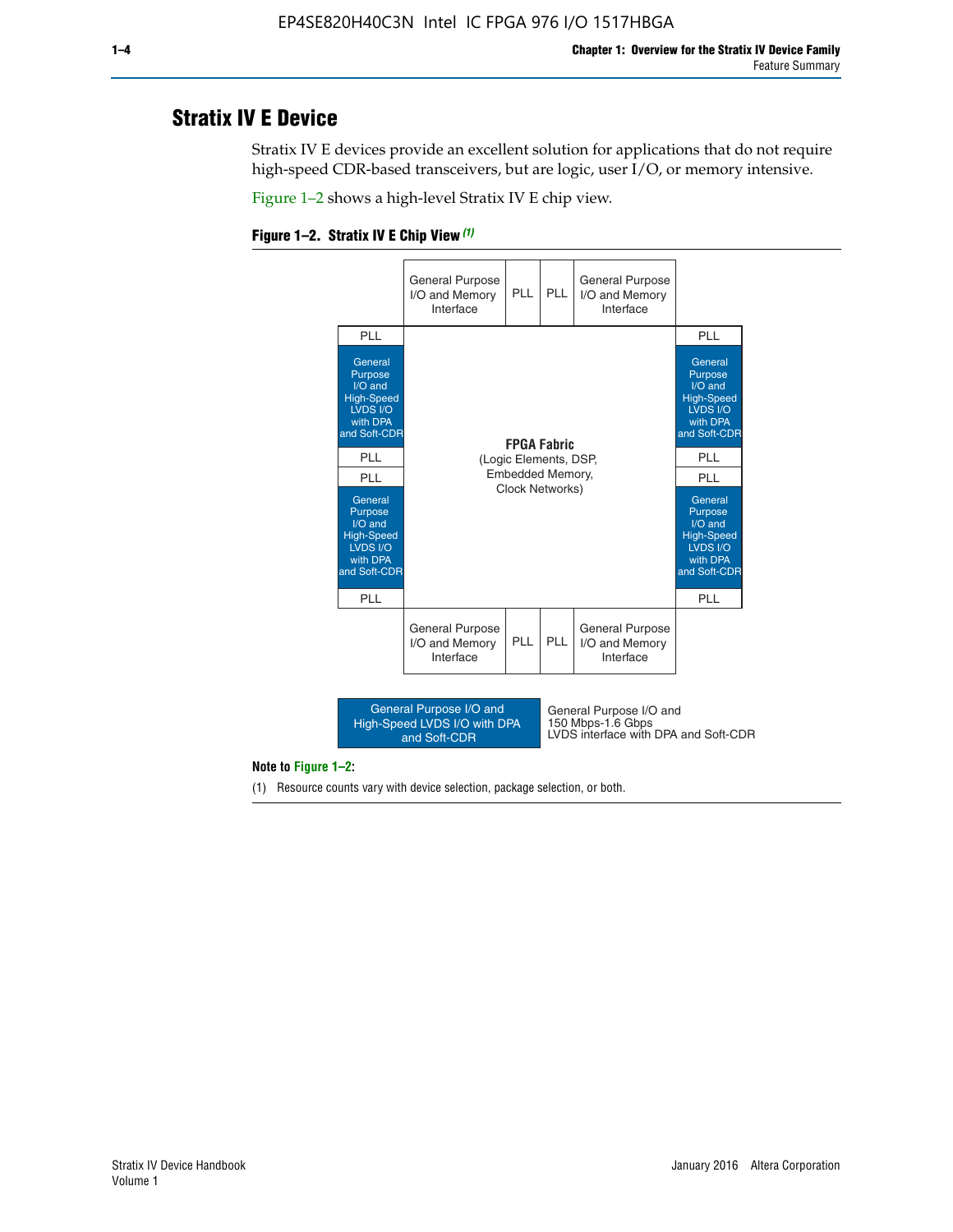# **Stratix IV GT Devices**

Stratix IV GT devices provide up to 48 CDR-based transceiver channels per device:

- Thirty-two out of the 48 transceiver channels have dedicated PCS and PMA circuitry and support data rates between 600 Mbps and 11.3 Gbps
- The remaining 16 transceiver channels have dedicated PMA-only circuitry and support data rates between 600 Mbps and 6.5 Gbps
- **1** The actual number of transceiver channels per device varies with device selection. For more information about the exact transceiver count in each device, refer to Table 1–7 on page 1–16.
- $\mathbb{I}$  For more information about Stratix IV GT devices and transceiver architecture, refer to the *[Transceiver Architecture in Stratix IV Devices](http://www.altera.com/literature/hb/stratix-iv/stx4_siv52001.pdf)* chapter.

Figure 1–3 shows a high-level Stratix IV GT chip view.

#### **Figure 1–3. Stratix IV GT Chip View** *(1)*



(1) Resource counts vary with device selection, package selection, or both.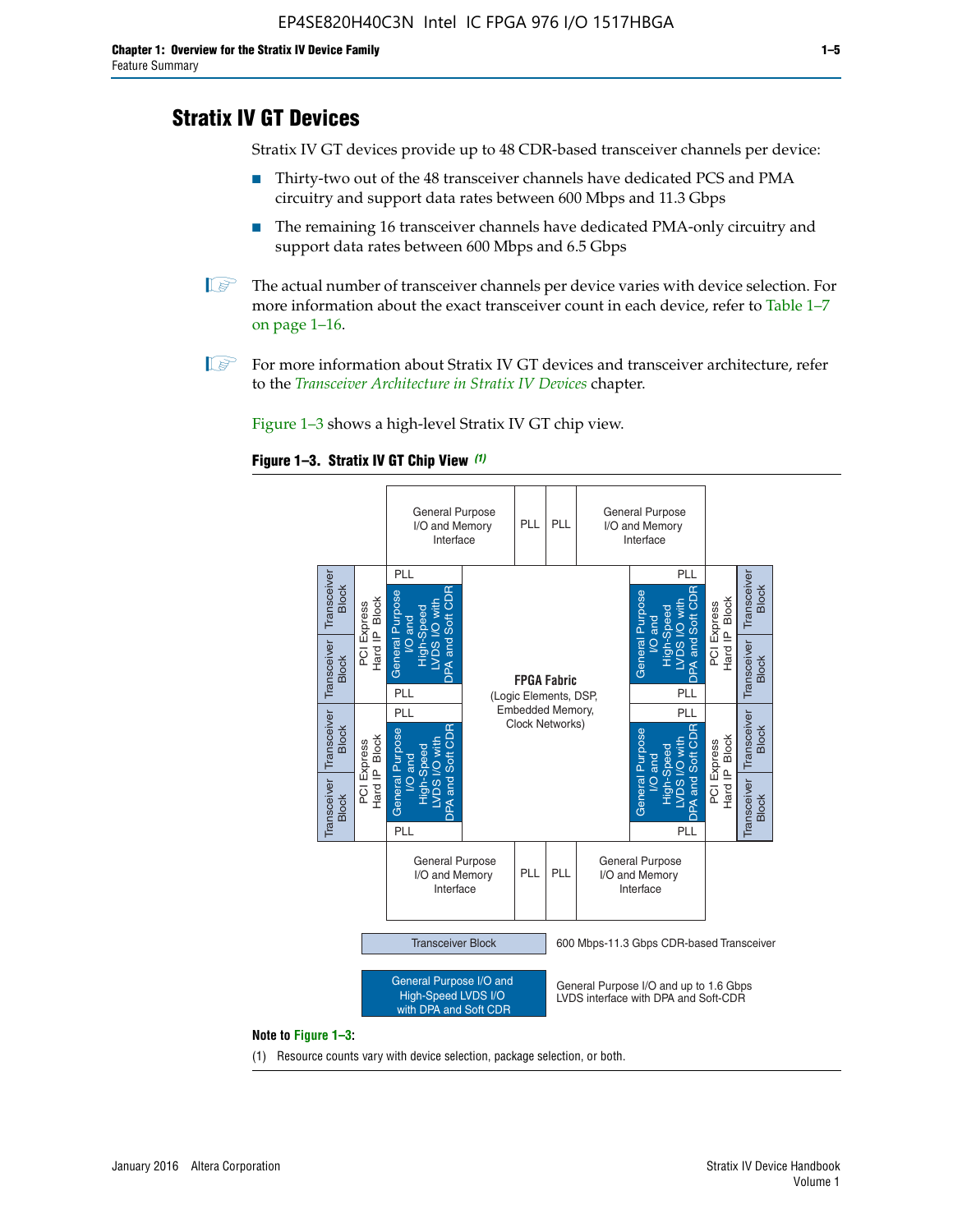# **Architecture Features**

The Stratix IV device family features are divided into high-speed transceiver features and FPGA fabric and I/O features.

 $\mathbb{I}$  The high-speed transceiver features apply only to Stratix IV GX and Stratix IV GT devices.

# **High-Speed Transceiver Features**

The following sections describe high-speed transceiver features for Stratix IV GX and GT devices.

# **Highest Aggregate Data Bandwidth**

Up to 48 full-duplex transceiver channels supporting data rates up to 8.5 Gbps in Stratix IV GX devices and up to 11.3 Gbps in Stratix IV GT devices.

# **Wide Range of Protocol Support**

Physical layer support for the following serial protocols:

- Stratix IV GX—PCIe Gen1 and Gen2, GbE, Serial RapidIO, SONET/SDH, XAUI/HiGig, (OIF) CEI-6G, SD/HD/3G-SDI, Fibre Channel, SFI-5, GPON, SAS/SATA, HyperTransport 1.0 and 3.0, and Interlaken
- Stratix IV GT—40G/100G Ethernet, SFI-S, Interlaken, SFI-5.1, Serial RapidIO, SONET/SDH, XAUI/HiGig, (OIF) CEI-6G, 3G-SDI, and Fibre Channel
- Extremely flexible and easy-to-configure transceiver data path to implement proprietary protocols
- PCIe Support
	- Complete PCIe Gen1 and Gen2 protocol stack solution compliant to PCI Express base specification 2.0 that includes PHY-MAC, Data Link, and transaction layer circuitry embedded in PCI Express hard IP blocks
	- **For more information, refer to the [PCI Express Compiler User Guide](http://www.altera.com/literature/ug/ug_pci_express.pdf).**
	- Root complex and end-point applications
	- $x1, x4,$  and  $x8$  lane configurations
	- PIPE 2.0-compliant interface
	- Embedded circuitry to switch between Gen1 and Gen2 data rates
	- Built-in circuitry for electrical idle generation and detection, receiver detect, power state transitions, lane reversal, and polarity inversion
	- 8B/10B encoder and decoder, receiver synchronization state machine, and ± 300 parts per million (ppm) clock compensation circuitry
	- Transaction layer support for up to two virtual channels (VCs)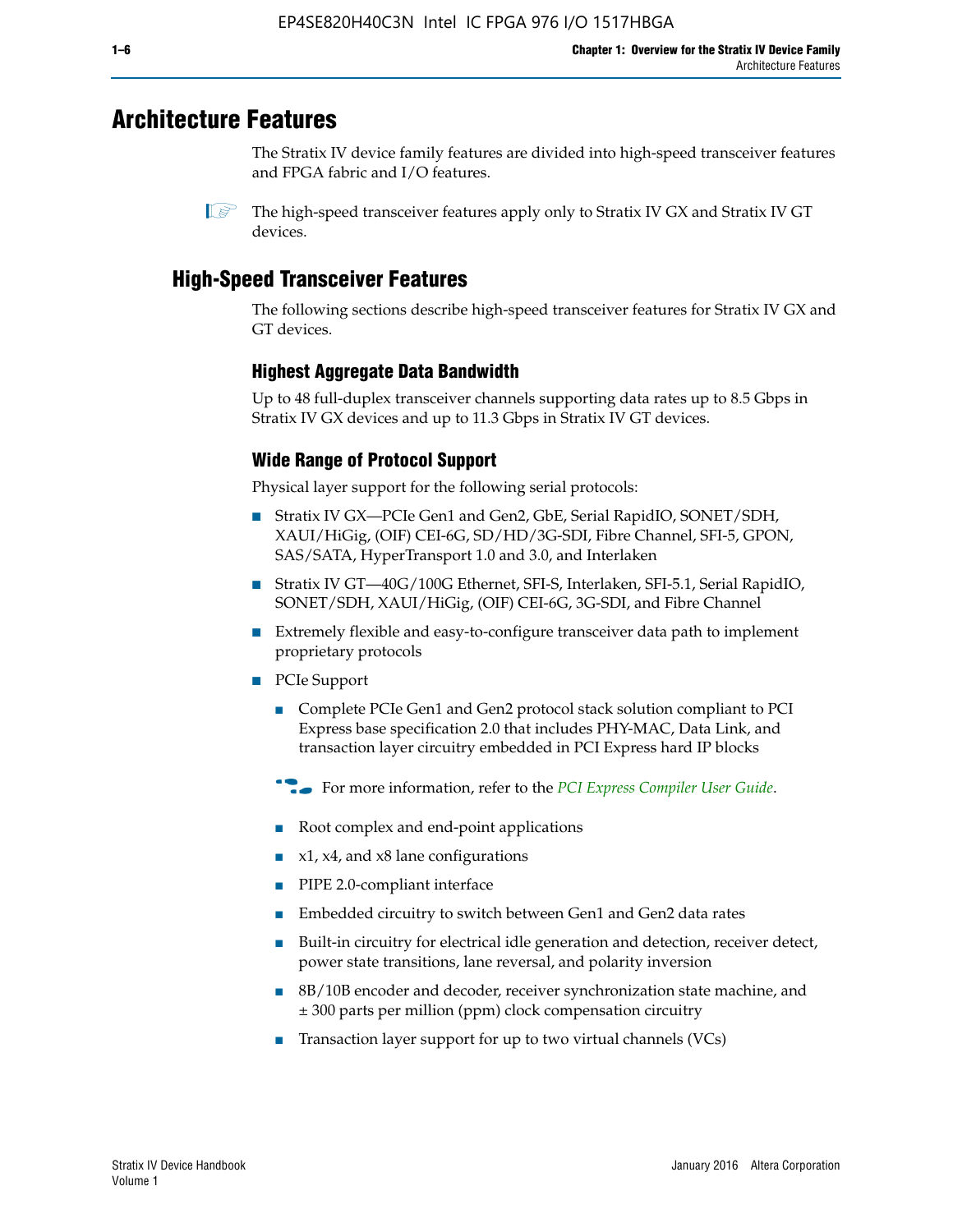- XAUI/HiGig Support
	- Compliant to IEEE802.3ae specification
	- **■** Embedded state machine circuitry to convert XGMII idle code groups  $(|11|)$ to and from idle ordered sets  $(|A|, |K|, |R|)$  at the transmitter and receiver, respectively
	- 8B/10B encoder and decoder, receiver synchronization state machine, lane deskew, and  $\pm 100$  ppm clock compensation circuitry
- GbE Support
	- Compliant to IEEE802.3-2005 specification
	- Automatic idle ordered set  $(111/112/1)$  generation at the transmitter, depending on the current running disparity
	- 8B/10B encoder and decoder, receiver synchronization state machine, and ± 100 ppm clock compensation circuitry
- Support for other protocol features such as MSB-to-LSB transmission in SONET/SDH configuration and spread-spectrum clocking in PCIe configurations

## **Diagnostic Features**

- Serial loopback from the transmitter serializer to the receiver CDR for transceiver PCS and PMA diagnostics
- Reverse serial loopback pre- and post-CDR to transmitter buffer for physical link diagnostics
- Loopback master and slave capability in PCI Express hard IP blocks
- **For more information, refer to the** *[PCI Express Compiler User Guide](http://www.altera.com/literature/ug/ug_pci_express.pdf)***.**

## **Signal Integrity**

Stratix IV devices simplify the challenge of signal integrity through a number of chip, package, and board-level enhancements to enable efficient high-speed data transfer into and out of the device. These enhancements include:

- Programmable 3-tap transmitter pre-emphasis with up to 8,192 pre-emphasis levels to compensate for pre-cursor and post-cursor inter-symbol interference (ISI)
- Up to 900% boost capability on the first pre-emphasis post-tap
- User-controlled and adaptive 4-stage receiver equalization with up to 16 dB of high-frequency gain
- On-die power supply regulators for transmitter and receiver phase-locked loop (PLL) charge pump and voltage controlled oscillator (VCO) for superior noise immunity
- On-package and on-chip power supply decoupling to satisfy transient current requirements at higher frequencies, thereby reducing the need for on-board decoupling capacitors
- Calibration circuitry for transmitter and receiver on-chip termination (OCT) resistors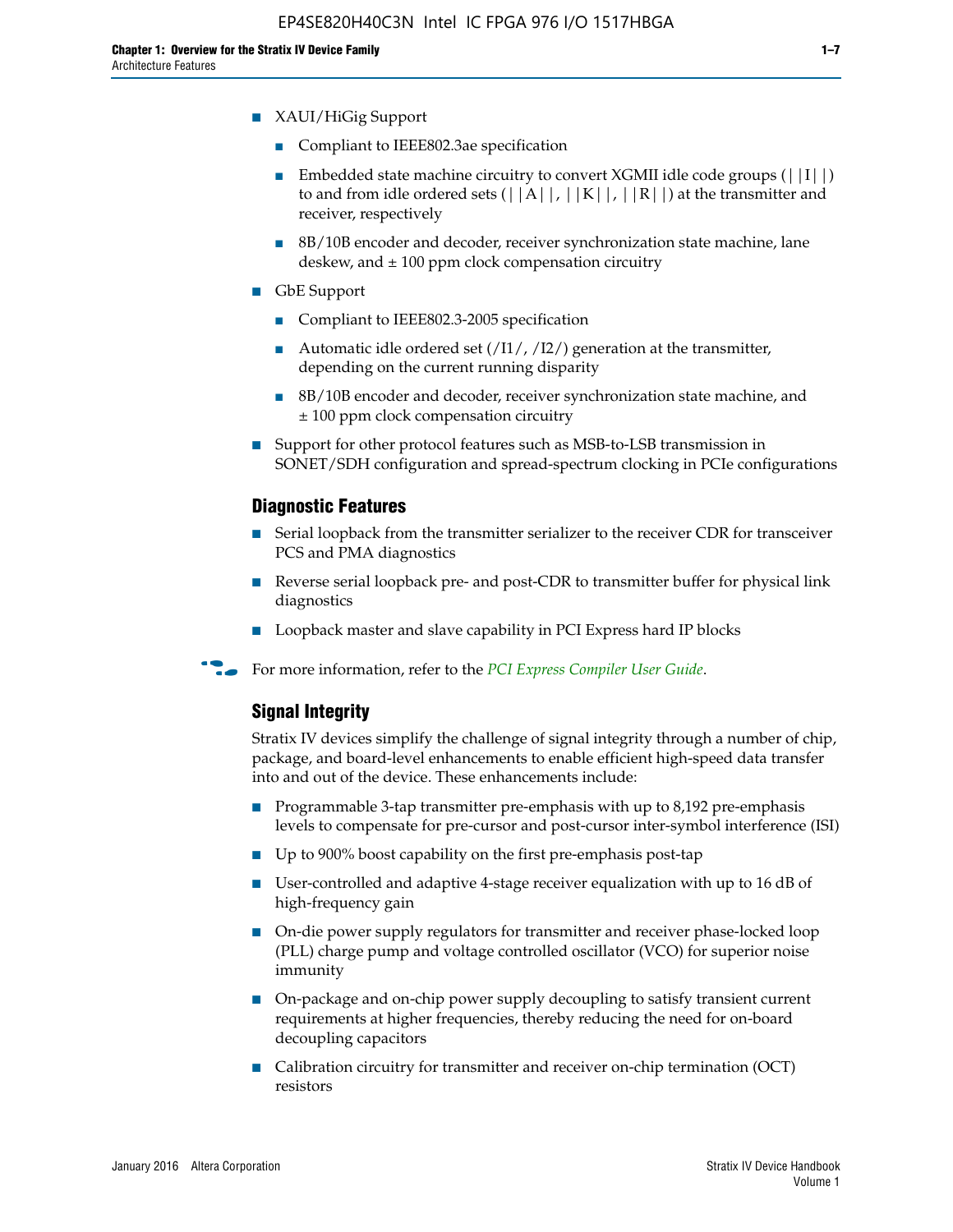# **FPGA Fabric and I/O Features**

The following sections describe the Stratix IV FPGA fabric and I/O features.

## **Device Core Features**

- Up to 531,200 LEs in Stratix IV GX and GT devices and up to 813,050 LEs in Stratix IV E devices, efficiently packed in unique and innovative adaptive logic modules (ALMs)
- Ten ALMs per logic array block (LAB) deliver faster performance, improved logic utilization, and optimized routing
- Programmable power technology, including a variety of process, circuit, and architecture optimizations and innovations
- Programmable power technology available to select power-driven compilation options for reduced static power consumption

## **Embedded Memory**

- TriMatrix embedded memory architecture provides three different memory block sizes to efficiently address the needs of diversified FPGA designs:
	- 640-bit MLAB
	- 9-Kb M9K
	- 144-Kb M144K
- Up to 33,294 Kb of embedded memory operating at up to 600 MHz
- Each memory block is independently configurable to be a single- or dual-port RAM, FIFO, ROM, or shift register

# **Digital Signal Processing (DSP) Blocks**

- Flexible DSP blocks configurable as  $9 \times 9$ -bit,  $12 \times 12$ -bit,  $18 \times 18$ -bit, and  $36 \times 36$ -bit full-precision multipliers at up to 600 MHz with rounding and saturation capabilities
- Faster operation due to fully pipelined architecture and built-in addition, subtraction, and accumulation units to combine multiplication results
- Optimally designed to support advanced features such as adaptive filtering, barrel shifters, and finite and infinite impulse response (FIR and IIR) filters

#### **Clock Networks**

- Up to 16 global clocks and 88 regional clocks optimally routed to meet the maximum performance of 800 MHz
- Up to 112 and 132 periphery clocks in Stratix IV GX and Stratix IV E devices, respectively
- Up to 66 (16 GCLK + 22 RCLK + 28 PCLK) clock networks per device quadrant in Stratix IV GX and Stratix IV GT devices
- Up to 71 (16 GCLK + 22 RCLK + 33 PCLK) clock networks per device quadrant in Stratix IV E devices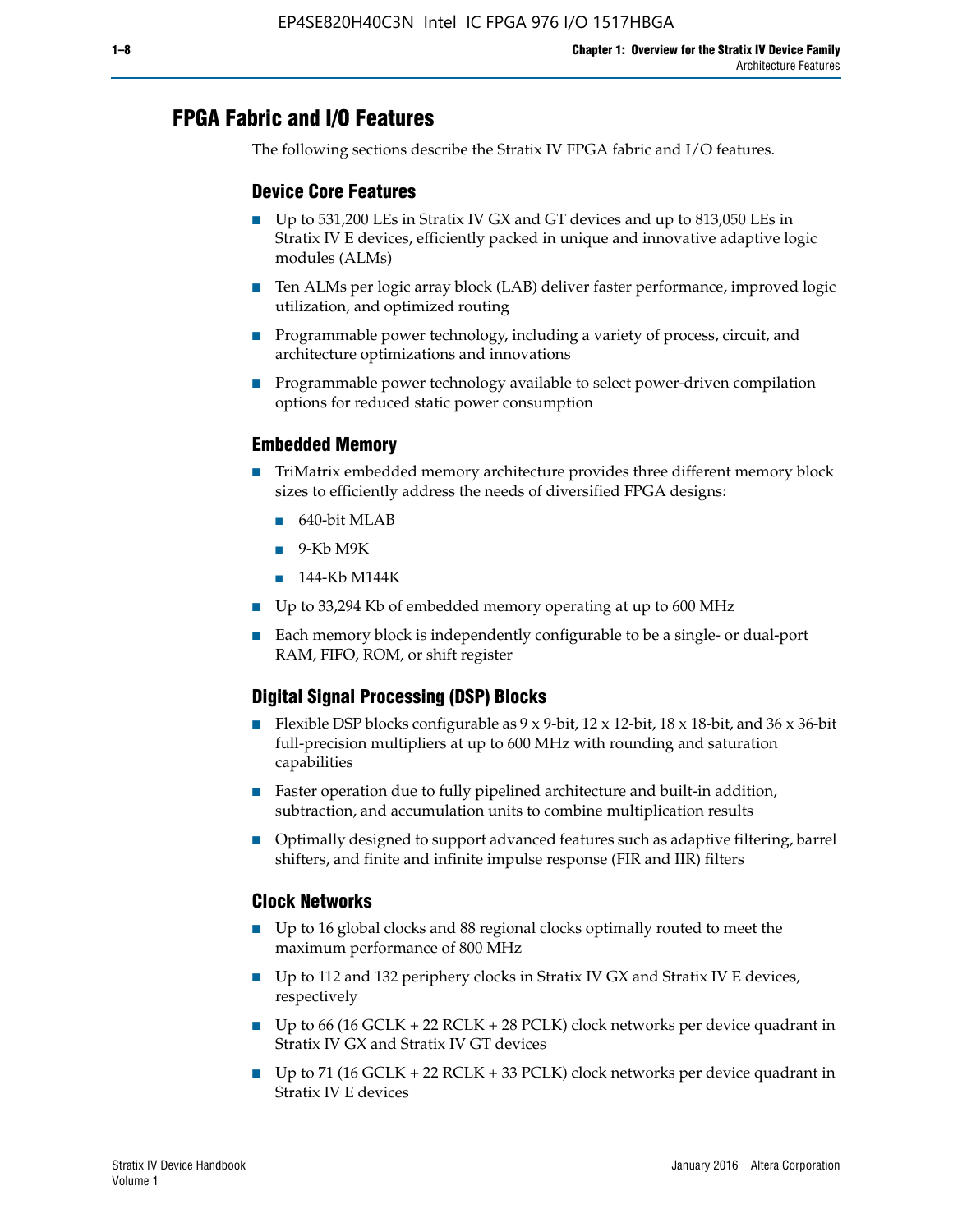# **PLLs**

- Three to 12 PLLs per device supporting spread-spectrum input tracking, programmable bandwidth, clock switchover, dynamic reconfiguration, and delay compensation
- On-chip PLL power supply regulators to minimize noise coupling

## **I/O Features**

- Sixteen to 24 modular I/O banks per device with 24 to 48 I/Os per bank designed and packaged for optimal simultaneous switching noise (SSN) performance and migration capability
- Support for a wide range of industry I/O standards, including single-ended (LVTTL/CMOS/PCI/PCIX), differential (LVDS/mini-LVDS/RSDS), voltage-referenced single-ended and differential (SSTL/HSTL Class I/II) I/O standards
- **O**n-chip series  $(R_S)$  and on-chip parallel  $(R_T)$  termination with auto-calibration for single-ended I/Os and on-chip differential  $(R_D)$  termination for differential I/Os
- Programmable output drive strength, slew rate control, bus hold, and weak pull-up capability for single-ended I/Os
- User I/O:GND: $V_{CC}$  ratio of 8:1:1 to reduce loop inductance in the package—PCB interface
- **■** Programmable transmitter differential output voltage ( $V_{OD}$ ) and pre-emphasis for high-speed LVDS I/O

#### **High-Speed Differential I/O with DPA and Soft-CDR**

- Dedicated circuitry on the left and right sides of the device to support differential links at data rates from 150 Mbps to 1.6 Gbps
- Up to 98 differential SERDES in Stratix IV GX devices, up to 132 differential SERDES in Stratix IV E devices, and up to 47 differential SERDES in Stratix IV GT devices
- DPA circuitry at the receiver automatically compensates for channel-to-channel and channel-to-clock skew in source synchronous interfaces
- Soft-CDR circuitry at the receiver allows implementation of asynchronous serial interfaces with embedded clocks at up to 1.6 Gbps data rate (SGMII and GbE)

#### **External Memory Interfaces**

- Support for existing and emerging memory interface standards such as DDR SDRAM, DDR2 SDRAM, DDR3 SDRAM, QDRII SRAM, QDRII+ SRAM, and RLDRAM II
- DDR3 up to 1,067 Mbps/533 MHz
- Programmable DQ group widths of 4 to 36 bits (includes parity bits)
- Dynamic OCT, trace mismatch compensation, read-write leveling, and half-rate register capabilities provide a robust external memory interface solution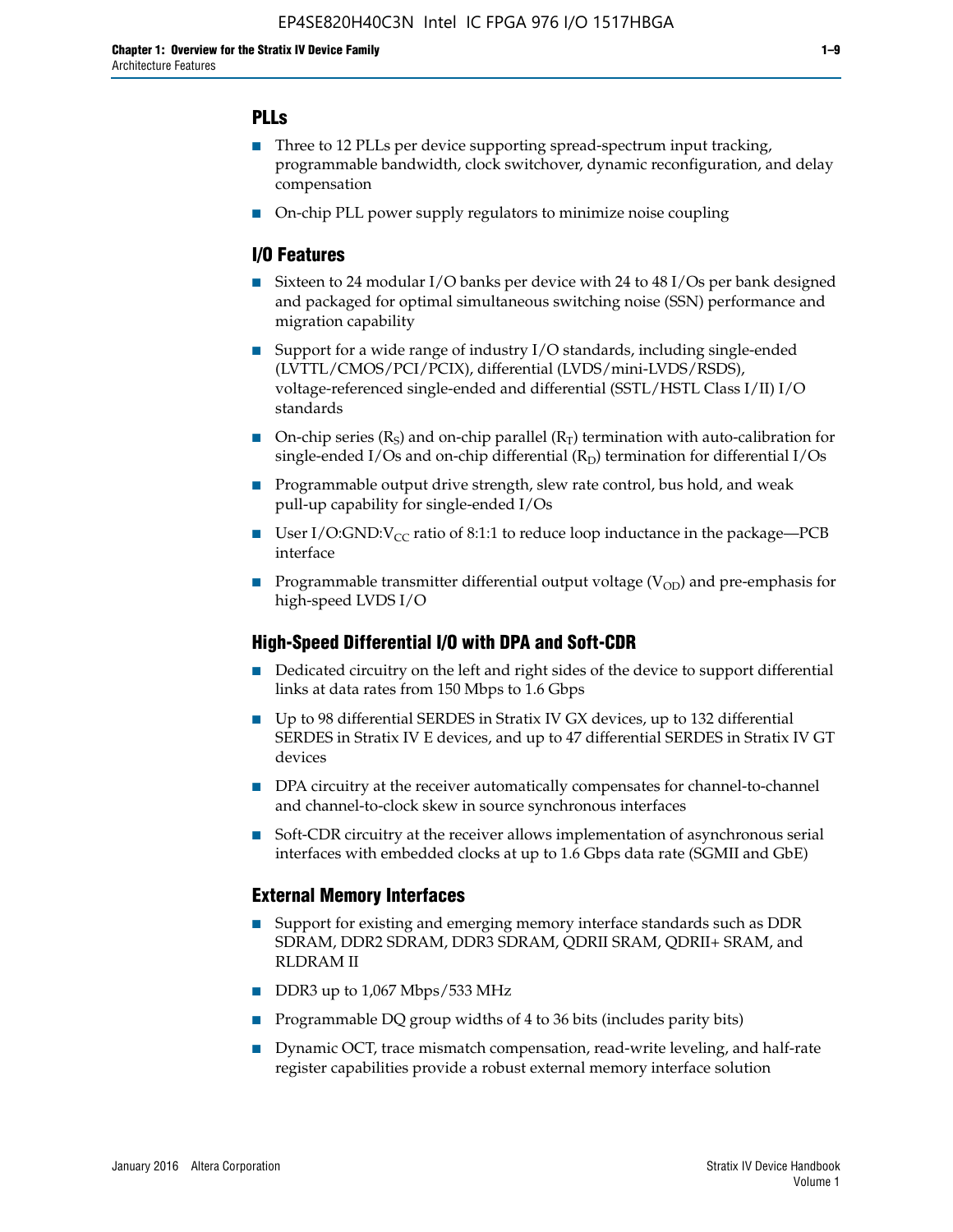# **System Integration**

- All Stratix IV devices support hot socketing
- Four configuration modes:
	- Passive Serial (PS)
	- Fast Passive Parallel (FPP)
	- Fast Active Serial (FAS)
	- JTAG configuration
- Ability to perform remote system upgrades
- 256-bit advanced encryption standard (AES) encryption of configuration bits protects your design against copying, reverse engineering, and tampering
- Built-in soft error detection for configuration RAM cells
- For more information about how to connect the PLL, external memory interfaces,  $I/O$ , high-speed differential I/O, power, and the JTAG pins to PCB, refer to the *[Stratix IV GX and Stratix IV E Device Family Pin Connection Guidelines](http://www.altera.com/literature/dp/stratix4/PCG-01005.pdf)* and the *[Stratix IV GT Device Family Pin Connection Guidelines](http://www.altera.com/literature/dp/stratix4/PCG-01006.pdf)*.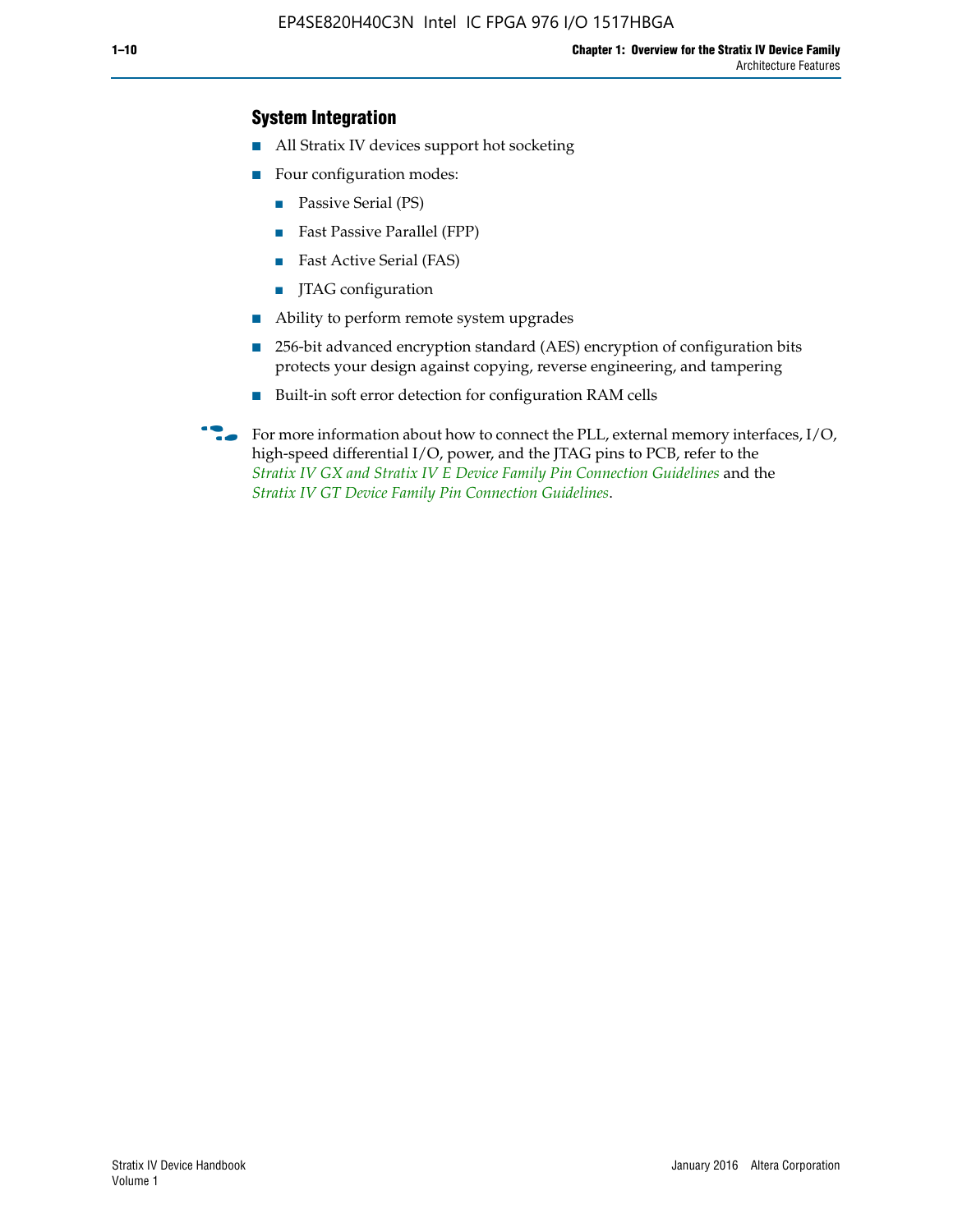#### Table 1–1 lists the Stratix IV GX device features.

# **Table 1–1. Stratix IV GX Device Features (Part 1 of 2)**

| <b>Feature</b>                                                 | EP4SGX70                 |                |                                  | <b>EP4SGX110</b>  |    |                                | <b>EP4SGX180</b>               |                |       |              | <b>EP4SGX230</b>         |                |       |                                 |                | <b>EP4SGX290</b> |       |       |                |                                 |                   | <b>EP4SGX360</b> |         |       |       |         | <b>EP4SGX530</b> |
|----------------------------------------------------------------|--------------------------|----------------|----------------------------------|-------------------|----|--------------------------------|--------------------------------|----------------|-------|--------------|--------------------------|----------------|-------|---------------------------------|----------------|------------------|-------|-------|----------------|---------------------------------|-------------------|------------------|---------|-------|-------|---------|------------------|
| <b>Package</b><br><b>Option</b>                                | F780                     | F1152          | F780                             | F1152             |    | F780                           | F1152                          |                | F1517 | F780         | F1152                    |                | F1517 | F780                            | F1152          |                  | F1517 | F1760 | F1932          | F780                            | F1152             |                  | F1517   | F1760 | F1932 | F1760   | F1932            |
| <b>ALMs</b>                                                    | 29,040                   |                |                                  | 42,240            |    |                                | 70,300                         |                |       |              | 91,200                   |                |       |                                 |                | 116,480          |       |       |                |                                 |                   |                  | 141,440 |       |       | 212,480 |                  |
| LEs                                                            | 72,600                   |                |                                  | 105,600           |    |                                | 175,750                        |                |       |              | 228,000                  |                |       |                                 |                | 291,200          |       |       |                |                                 |                   |                  | 353,600 |       |       |         | 531,200          |
| 0.6 Gbps-<br>8.5 Gbps<br>Transceivers<br>$(PMA + PCs)$<br>(1)  | $\overline{\phantom{0}}$ | 16             | $\hspace{0.05cm}$                | $\hspace{0.05cm}$ | 16 | $\qquad \qquad \longleftarrow$ | $\hspace{0.05cm}$              | 16             | 24    |              | $\overline{\phantom{a}}$ | 16             | 24    | —                               |                | 16               | 24    | 24    | 32             | $\overline{\phantom{0}}$        | $\hspace{0.05cm}$ | 16               | 24      | 24    | 32    | 24      | 32               |
| 0.6 Gbps-<br>6.5 Gbps<br>Transceivers<br>$(PMA + PCs)$<br>(1)  | 8                        |                | 8                                | 16                |    | 8                              | 16                             | ÷              |       | 8            | 16                       | —              |       | 16                              | 16             |                  |       |       |                | 16                              | 16                |                  |         |       |       |         |                  |
| PMA-only<br>CMU<br>Channels<br>$(0.6$ Gbps-<br>6.5 Gbps)       | $\overline{\phantom{0}}$ | 8              | $\overbrace{\phantom{12322111}}$ |                   | 8  | $\qquad \qquad \longleftarrow$ | $\qquad \qquad \longleftarrow$ | 8              | 12    |              |                          | 8              | 12    | $\hspace{0.1mm}-\hspace{0.1mm}$ |                | 8                | 12    | 12    | 16             | $\overline{\phantom{0}}$        | $\hspace{0.05cm}$ | 8                | 12      | 12    | 16    | 12      | 16               |
| <b>PCI Express</b><br>hard IP<br><b>Blocks</b>                 | $\mathbf{1}$             | $\overline{2}$ | $\mathbf 1$                      | $\overline{2}$    |    | $\mathbf{1}$                   |                                | $\overline{2}$ |       | $\mathbf{1}$ |                          | $\overline{c}$ |       |                                 |                | $\overline{c}$   |       |       | $\overline{4}$ |                                 |                   | $\overline{2}$   |         |       | 4     |         | 4                |
| High-Speed<br><b>LVDS</b><br>SERDES (up<br>to 1.6 Gbps)<br>(4) | 28                       | 56             | 28                               | 28                | 56 | 28                             | 44                             |                | 88    | 28           | 44                       |                | 88    | —                               | 44             |                  | 88    | 88    | 98             | $\hspace{0.1mm}-\hspace{0.1mm}$ | 44                |                  | 88      | 88    | 98    | 88      | 98               |
| SPI-4.2 Links                                                  | $\mathbf{1}$             |                |                                  | 1                 |    | $\mathbf{1}$                   | $\overline{c}$                 |                | 4     | 1            | $\overline{c}$           |                | 4     | —                               | $\overline{2}$ |                  |       | 4     |                | $\overline{\phantom{0}}$        | $\overline{2}$    |                  |         | 4     |       |         | 4                |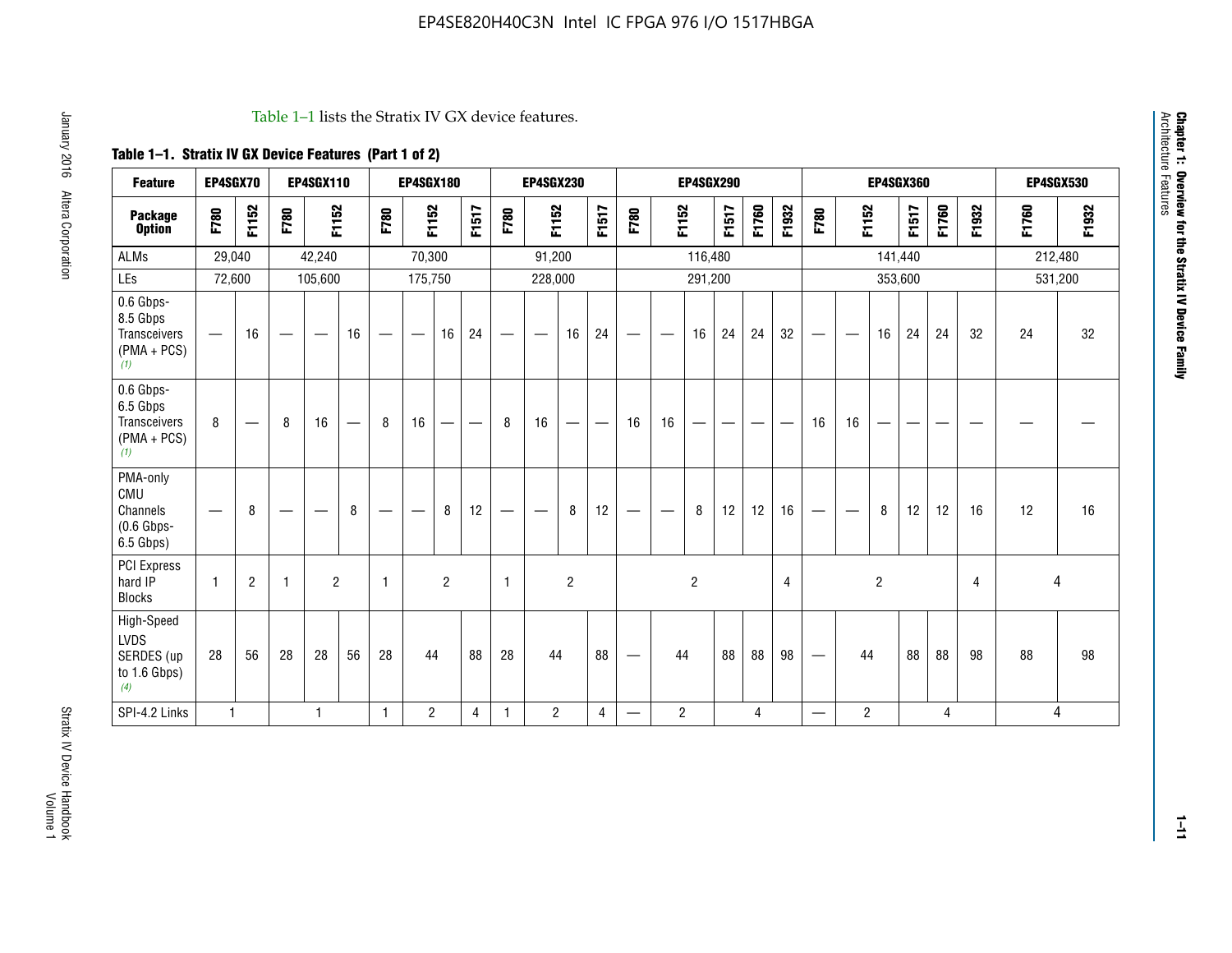**Table 1–1. Stratix IV GX Device Features (Part 2 of 2)**

| <b>Feature</b>                                       | EP4SGX70                |                        |                             | <b>EP4SGX110</b>            |                      |                             | <b>EP4SGX180</b>          |                                              |                        |                             | <b>EP4SGX230</b>            |                        |                      |                             |                             | EP4SGX290              |                      |                        |                        |                             |                             |                        | <b>EP4SGX360</b>     |                        |                        | <b>EP4SGX530</b>  |                   |
|------------------------------------------------------|-------------------------|------------------------|-----------------------------|-----------------------------|----------------------|-----------------------------|---------------------------|----------------------------------------------|------------------------|-----------------------------|-----------------------------|------------------------|----------------------|-----------------------------|-----------------------------|------------------------|----------------------|------------------------|------------------------|-----------------------------|-----------------------------|------------------------|----------------------|------------------------|------------------------|-------------------|-------------------|
| <b>Package</b><br><b>Option</b>                      | F780                    | F1152                  | F780                        | F1152                       |                      | F780                        | F1152                     |                                              | F1517                  | F780                        | F1152                       |                        | F1517                | F780                        | F1152                       |                        | F1517                | F1760                  | F1932                  | F780                        | F1152                       |                        | F1517                | F1760                  | F1932                  | F1760             | F1932             |
| M9K Blocks<br>(256x)<br>36 bits)                     | 462                     |                        |                             | 660                         |                      |                             | 950                       |                                              |                        |                             | 1,235                       |                        |                      |                             |                             | 936                    |                      |                        |                        |                             |                             | 1,248                  |                      |                        |                        | 1,280             |                   |
| M144K<br>Blocks<br>(2048 x<br>72 bits)               | 16                      |                        |                             | 16                          |                      |                             | 20                        |                                              |                        |                             | 22                          |                        |                      |                             |                             | 36                     |                      |                        |                        |                             |                             | 48                     |                      |                        |                        | 64                |                   |
| <b>Total Memory</b><br>(MLAB+M9K<br>+M144K) Kb       | 7,370                   |                        |                             | 9,564                       |                      |                             | 13,627                    |                                              |                        |                             | 17,133                      |                        |                      |                             |                             | 17,248                 |                      |                        |                        |                             |                             | 22,564                 |                      |                        |                        | 27,376            |                   |
| Embedded<br><b>Multipliers</b><br>$18 \times 18$ (2) | 384                     |                        |                             | 512                         |                      |                             | 920                       |                                              |                        |                             | 1,288                       |                        |                      |                             |                             | 832                    |                      |                        |                        |                             |                             | 1,040                  |                      |                        | 1,02<br>4              | 1,024             |                   |
| PLLs                                                 | 3                       | 4                      | 3                           | 4                           |                      | 3                           | 6                         |                                              | 8                      | 3                           | 6                           |                        | 8                    | 4                           | 6                           |                        | 8                    | 12                     | 12                     | 4                           | 6                           |                        | 8                    | 12                     | 12                     | 12                | 12                |
| User I/Os $(3)$                                      | 372                     | 488                    | 372                         | 372                         | 48<br>8              | 372                         | 56<br>4                   | 56<br>4                                      | 74<br>$\overline{4}$   | 372                         | 564                         | 56<br>4                | 74<br>$\overline{4}$ | 289                         | 564                         | 56<br>4                | 74<br>4              | 88<br>0                | 92<br>$\mathbf 0$      | 289                         | 564                         | 56<br>4                | 74<br>4              | 88<br>0                | 920                    | 880               | 920               |
| Speed Grade<br>(fastest to<br>slowest) (5)           | $-2x,$<br>$-3,$<br>$-4$ | $-2,$<br>$-3,$<br>$-4$ | $-2\times$<br>$-3,$<br>$-4$ | $-2\times$<br>$-3,$<br>$-4$ | $-2,$<br>-3,<br>$-4$ | $-2\times$<br>$-3,$<br>$-4$ | $-2$<br>×,<br>$-3,$<br>-4 | $-2$<br>$\,$<br>$-3$<br>$\mathbf{r}$<br>$-4$ | $-2,$<br>$-3,$<br>$-4$ | $-2\times$<br>$-3,$<br>$-4$ | $-2\times$<br>$-3,$<br>$-4$ | $-2,$<br>$-3,$<br>$-4$ | $-2,$<br>-3,<br>$-4$ | $-2\times$<br>$-3,$<br>$-4$ | $-2\times$<br>$-3,$<br>$-4$ | $-2,$<br>$-3,$<br>$-4$ | $-2,$<br>-3,<br>$-4$ | $-2,$<br>$-3,$<br>$-4$ | $-2,$<br>$-3,$<br>$-4$ | $-2\times$<br>$-3,$<br>$-4$ | $-2\times$<br>$-3,$<br>$-4$ | $-2,$<br>$-3,$<br>$-4$ | $-2,$<br>-3,<br>$-4$ | $-2,$<br>$-3,$<br>$-4$ | $-2,$<br>$-3,$<br>$-4$ | $-2, -3,$<br>$-4$ | $-2, -3,$<br>$-4$ |

#### **Notes to Table 1–1:**

(1) The total number of transceivers is divided equally between the left and right side of each device, except for the devices in the F780 package. These devices have eight transceiver channels located only on the right side of the device.

(2) Four multiplier adder mode.

(3) The user I/Os count from pin-out files includes all general purpose I/O, dedicated clock pins, and dual purpose configuration pins. Transceiver pins and dedicated configuration pins are not included in the pin count.

- (4) Total pairs of high-speed LVDS SERDES take the lowest channel count of  $R_X/T_X$ .
- (5) The difference between the Stratix IV GX devices in the –2 and –2x speed grades is the number of available transceiver channels. The –2 device allows you to use the transceiver CMU blocks as transceiver channels. The –2x device does NOT allow you to use the CMU blocks as transceiver channels. In addition to the reduction of available transceiver channels in the Stratix IV GX –2x device, the data rates in the –2x device are limited to 6.5 Gbps.

January 2016 Altera Corporation

Altera Corporation

January 2016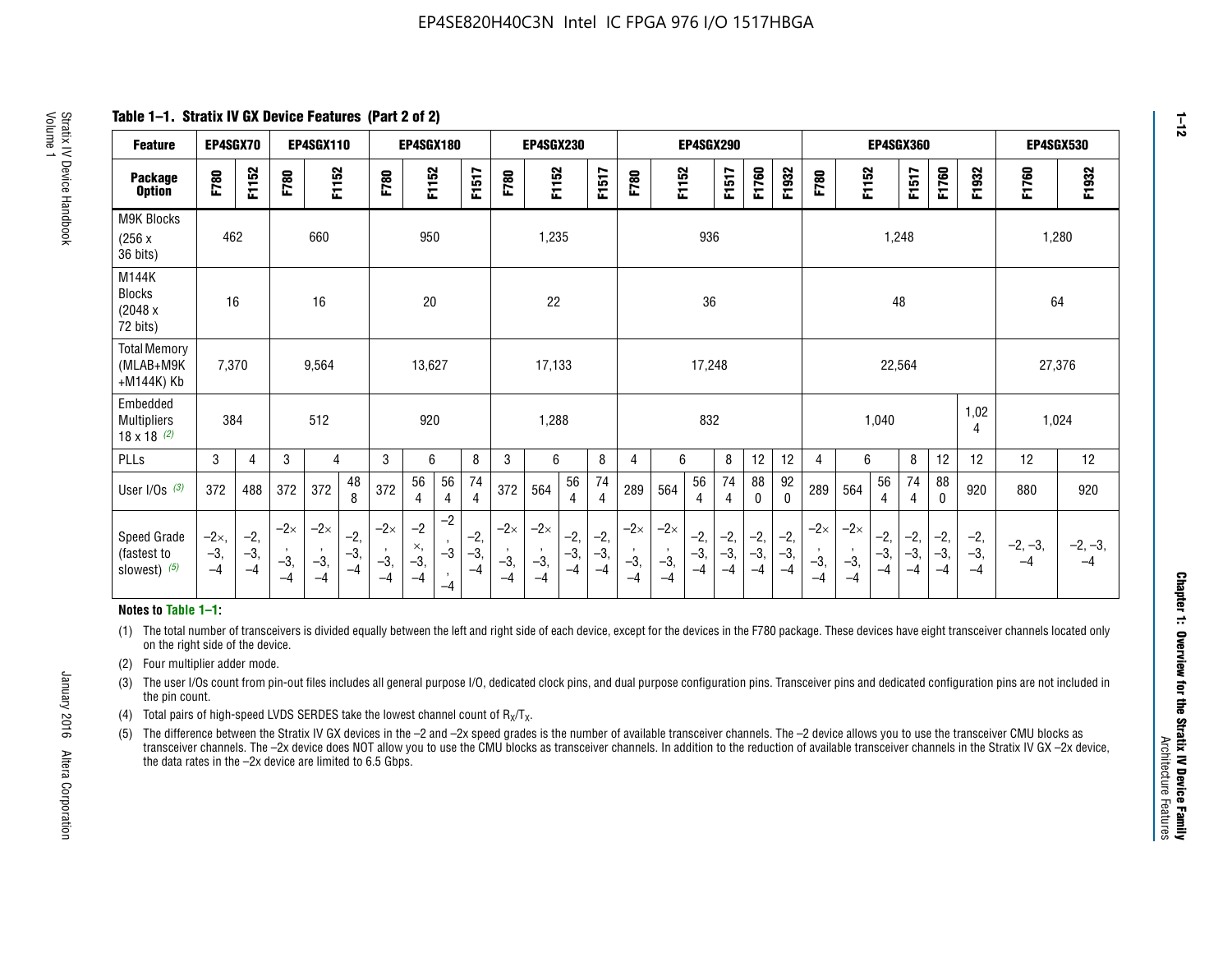Table 1–2 lists the Stratix IV GX device package options.

# **Table 1–2. Stratix IV GX Device Package Options** *(1)***,** *(2)*

| <b>Device</b> | <b>F780</b><br>(29 mm x 29 mm) $(6)$ |            | F1152<br>$(35 \, \text{mm} \times 35 \, \text{mm})$<br>(6) |             | <b>F1152</b><br>$(35$ mm x 35 mm) $(5)$ , $(7)$ | F1517<br>$(40 \, \text{mm} \times 40 \, \text{mm})$<br>$(5)$ $(7)$ | <b>F1760</b><br>$(42.5 \text{ mm} \times 42.5 \text{ mm})$<br>Ш | F1932<br>$(45 \, \text{mm} \times 45 \, \text{mm})$<br>(7) |
|---------------|--------------------------------------|------------|------------------------------------------------------------|-------------|-------------------------------------------------|--------------------------------------------------------------------|-----------------------------------------------------------------|------------------------------------------------------------|
| EP4SGX70      | <b>DF29</b>                          |            |                                                            | <b>HF35</b> |                                                 |                                                                    |                                                                 |                                                            |
| EP4SGX110     | DF <sub>29</sub>                     |            | FF35                                                       | <b>HF35</b> |                                                 |                                                                    |                                                                 |                                                            |
| EP4SGX180     | DF <sub>29</sub>                     |            | FF35                                                       |             | <b>HF35</b>                                     | KF40                                                               |                                                                 |                                                            |
| EP4SGX230     | DF <sub>29</sub>                     |            | FF35                                                       |             | <b>HF35</b>                                     | KF40                                                               |                                                                 |                                                            |
| EP4SGX290     |                                      | FH29 $(3)$ | FF35                                                       |             | <b>HF35</b>                                     | KF40                                                               | KF43                                                            | <b>NF45</b>                                                |
| EP4SGX360     |                                      | FH29 (3)   | FF35                                                       |             | <b>HF35</b>                                     | KF40                                                               | KF43                                                            | <b>NF45</b>                                                |
| EP4SGX530     |                                      |            |                                                            |             | HH35 $(4)$                                      | KH40 $(4)$                                                         | KF43                                                            | <b>NF45</b>                                                |

#### **Notes to Table 1–2:**

(1) Device packages in the same column and marked under the same arrow sign have vertical migration capability.

(2) Use the Pin Migration Viewer in the Pin Planner to verify the pin migration compatibility when migrating devices. For more information, refer to *[I/O Management](http://www.altera.com/literature/hb/qts/qts_qii52013.pdf)* in the *Quartus II Handbook, Volume 2*.

(3) The 780-pin EP4SGX290 and EP4SGX360 devices are available only in 33 mm x 33 mm Hybrid flip chip package.

(4) The 1152-pin and 1517-pin EP4SGX530 devices are available only in 42.5 mm x 42.5 mm Hybrid flip chip packages.

(5) When migrating between hybrid and flip chip packages, there is an additional keep-out area. For more information, refer to the *[Package Information Datasheet for Altera Devices](http://www.altera.com/literature/ds/dspkg.pdf)*.

(6) Devices listed in this column are available in –2x, –3, and –4 speed grades. These devices do not have on-package decoupling capacitors.

(7) Devices listed in this column are available in –2, –3, and –4 speed grades. These devices have on-package decoupling capacitors. For more information about on-package decoupling capacitor value in each device, refer to Table 1–3.

 $\mathbb{L}$ s On-package decoupling reduces the need for on-board or PCB decoupling capacitors by satisfying the transient current requirements at higher frequencies. The *[Power Delivery Network](http://www.altera.com/literature/ug/pdn_tool_stxiv.zip)* design tool for Stratix IV devices accounts for the on-package decoupling and reflects the reduced requirements for PCB decoupling capacitors.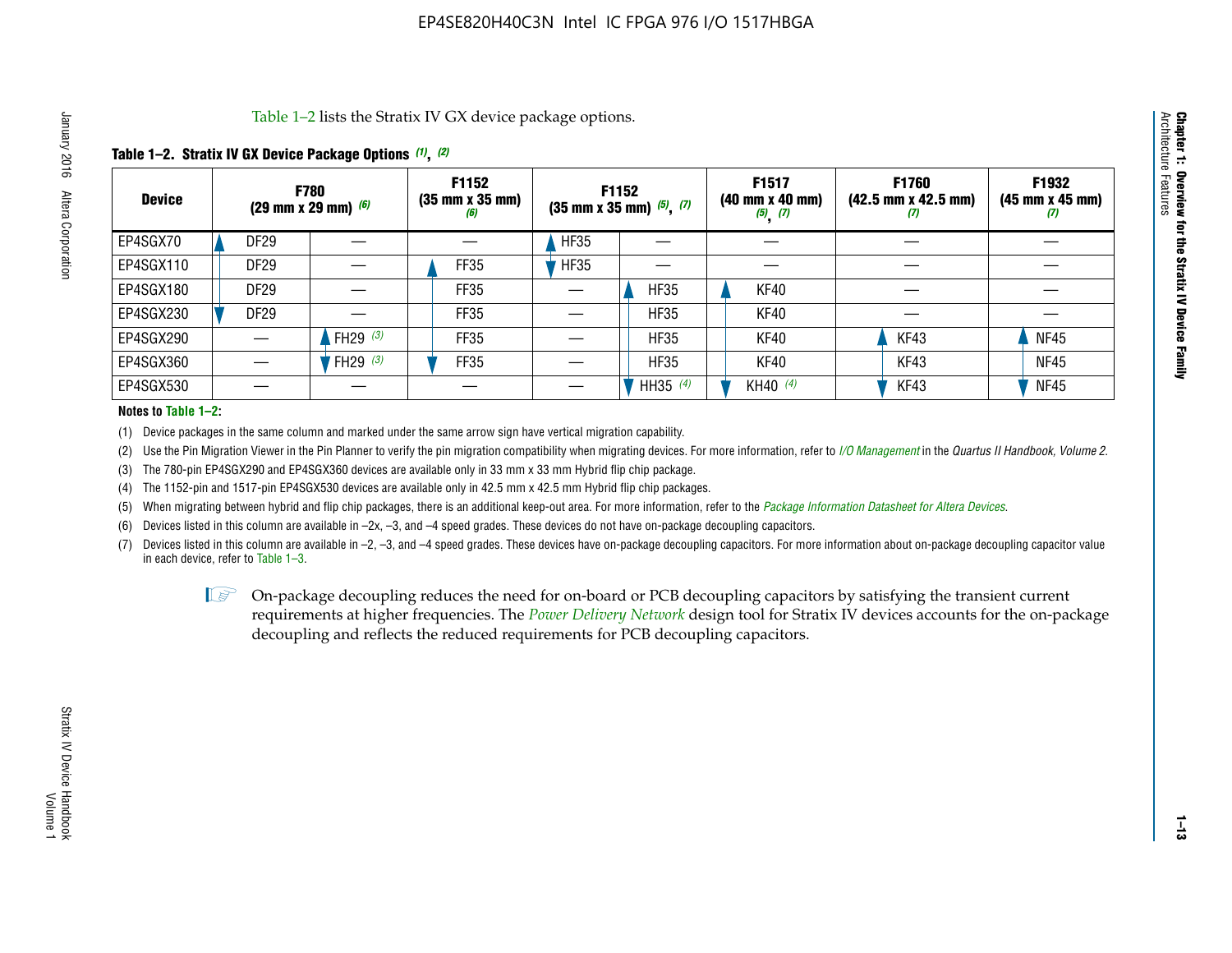|  | Table 1-3. Stratix IV GX Device On-Package Decoupling Information (1) |  |
|--|-----------------------------------------------------------------------|--|
|--|-----------------------------------------------------------------------|--|

| <b>Ordering Information</b> |                            | <b>V<sub>cc</sub></b>               | V <sub>ccio</sub>    | V <sub>CCL GXB</sub>         | V <sub>CCA_L/R</sub> | V <sub>CCT</sub> and V <sub>CCR</sub> (Shared)   |
|-----------------------------|----------------------------|-------------------------------------|----------------------|------------------------------|----------------------|--------------------------------------------------|
| EP4SGX70                    | <b>HF35</b>                | $2\times1$ uF + $2\times470$ nF     | 10nF per bank $(2)$  | 100nF per transceiver block  | 100 <sub>n</sub> F   | $1 \times 470$ nF + $1 \times 47$ nF per side    |
| EP4SGX110                   | <b>HF35</b>                | $2\times1$ uF + $2\times470$ nF     | 10nF per bank $(2)$  | 100nF per transceiver block  | 100 <sub>n</sub> F   | $1\times470$ nF + $1\times47$ nF per side        |
| EP4SGX180                   | <b>HF35</b><br>KF40        | $2\times1$ uF + $2\times470$ nF     | 10nF per bank $(2)$  | 100nF per transceiver block  | 100 <sub>n</sub> F   | $1 \times 470$ nF + $1 \times 47$ nF per side    |
| EP4SGX230                   | <b>HF35</b><br>KF40        | $2 \times 1$ uF + $2 \times 470$ nF | 10 nF per bank $(2)$ | 100 nF per transceiver block | 100 nF               | $1 \times 470$ nF + $1 \times 47$ nF<br>per side |
|                             | <b>HF35</b><br><b>KF40</b> |                                     |                      |                              |                      | $1 \times 470$ nF + $1 \times 47$ nF             |
| EP4SGX290                   | KF43<br><b>NF45</b>        | $4 \times 1$ uF + $4 \times 470$ nF | 10 nF per bank $(2)$ | 100 nF per transceiver block | 100nF                | per side                                         |
|                             | <b>HF35</b><br>KF40        |                                     |                      |                              |                      | $1 \times 470$ nF + $1 \times 47$ nF             |
| EP4SGX360                   | KF43<br><b>NF45</b>        | $4 \times 1$ uF + $4 \times 470$ nF | 10 nF per bank $(2)$ | 100 nF per transceiver block | 100 nF               | per side                                         |
|                             | <b>HH35</b>                |                                     |                      |                              |                      |                                                  |
| EP4SGX530                   | <b>KH40</b><br>KF43        | $4 \times 1$ uF + $4 \times 470$ nF | 10 nF per bank $(2)$ | 100 nF per transceiver block | 100 nF               | $1 \times 470$ nF + $1 \times 47$ nF<br>per side |
|                             | <b>NF45</b>                |                                     |                      |                              |                      |                                                  |

**Notes to Table 1–3:**

(1) Table 1-3 refers to production devices on-package decoupling. For more information about decoupling design of engineering sample (ES) devices, contact [Altera Technical Support](http://mysupport.altera.com/eservice/login.asp).

(2) For I/O banks  $3(*)$ ,  $4(*)$ ,  $7(*)$ , and  $8(*)$  only. There is no OPD for I/O bank  $1(*)$ ,  $2(*)$ ,  $5(*)$ , and  $6(*)$ .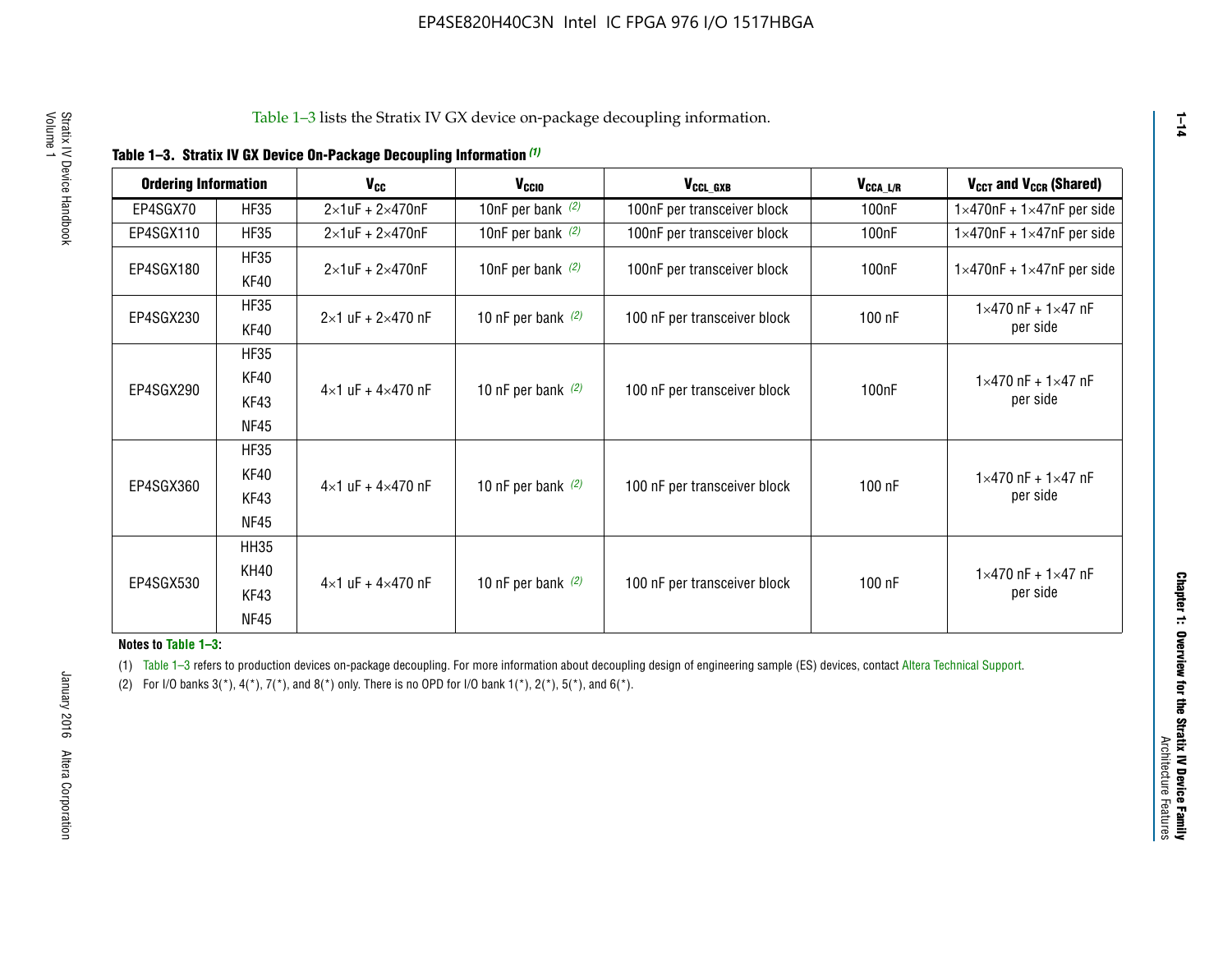#### Table 1–4 lists the Stratix IV E device features.

#### **Table 1–4. Stratix IV E Device Features**

| <b>Feature</b>                                      | <b>EP4SE230</b> |     | <b>EP4SE360</b>                          |              | <b>EP4SE530</b> |              |          | <b>EP4SE820</b> |            |
|-----------------------------------------------------|-----------------|-----|------------------------------------------|--------------|-----------------|--------------|----------|-----------------|------------|
| Package Pin Count                                   | 780             | 780 | 1152                                     | 1152         | 1517            | 1760         | 1152     | 1517            | 1760       |
| ALMs                                                | 91,200          |     | 141,440                                  |              | 212,480         |              |          | 325,220         |            |
| LEs                                                 | 228,000         |     | 353,600                                  |              | 531,200         |              | 813,050  |                 |            |
| High-Speed LVDS<br>SERDES (up to<br>1.6 Gbps) $(1)$ | 56              | 56  | 88                                       | 88           | 112             | 112          | 88       | 112             | 132        |
| SPI-4.2 Links                                       | 3               | 3   | 4                                        | 6<br>4       |                 |              | 4        | 6               | 6          |
| <b>M9K Blocks</b><br>(256 x 36 bits)                | 1,235           |     | 1,248                                    |              | 1,280           |              |          | 1610            |            |
| M144K Blocks<br>(2048 x 72 bits)                    | 22              |     | 48                                       |              | 64              |              | 60       |                 |            |
| <b>Total Memory</b><br>$(MLAB+M9K+$<br>M144K) Kb    | 17,133          |     | 22,564                                   |              | 27,376          |              |          | 33,294          |            |
| <b>Embedded Multipliers</b><br>$(18 \times 18)$ (2) | 1,288           |     | 1,040                                    |              | 1,024           |              |          | 960             |            |
| PLLs                                                | 4               | 4   | 8                                        | 8            | 12              | 12           | 8        | 12              | 12         |
| User I/Os $(3)$                                     | 488             | 488 | 744                                      | 744          | 976             | 976          | 744 (4)  | 976 (4)         | 1120 $(4)$ |
| Speed Grade<br>(fastest to slowest)                 |                 |     | $-2, -3, -4$ $ -2, -3, -4$ $ -2, -3, -4$ | $-2, -3, -4$ | $-2, -3, -4$    | $-2, -3, -4$ | $-3, -4$ | $-3, -4$        | $-3, -4$   |

#### **Notes to Table 1–4:**

(1) The user I/O count from the pin-out files include all general purpose I/Os, dedicated clock pins, and dual purpose configuration pins. Transceiver pins and dedicated configuration pins are not included in the pin count.

(2) Four multiplier adder mode.

(3) Total pairs of high-speed LVDS SERDES take the lowest channel count of  $R_X/T_X$ .

(4) This data is preliminary.

**Chapter 1: Overview for the Stratix IV Device Family**

**Chapter 1: Overview for the Stratix IV Device Family**<br>Architecture Faatures

Architecture Features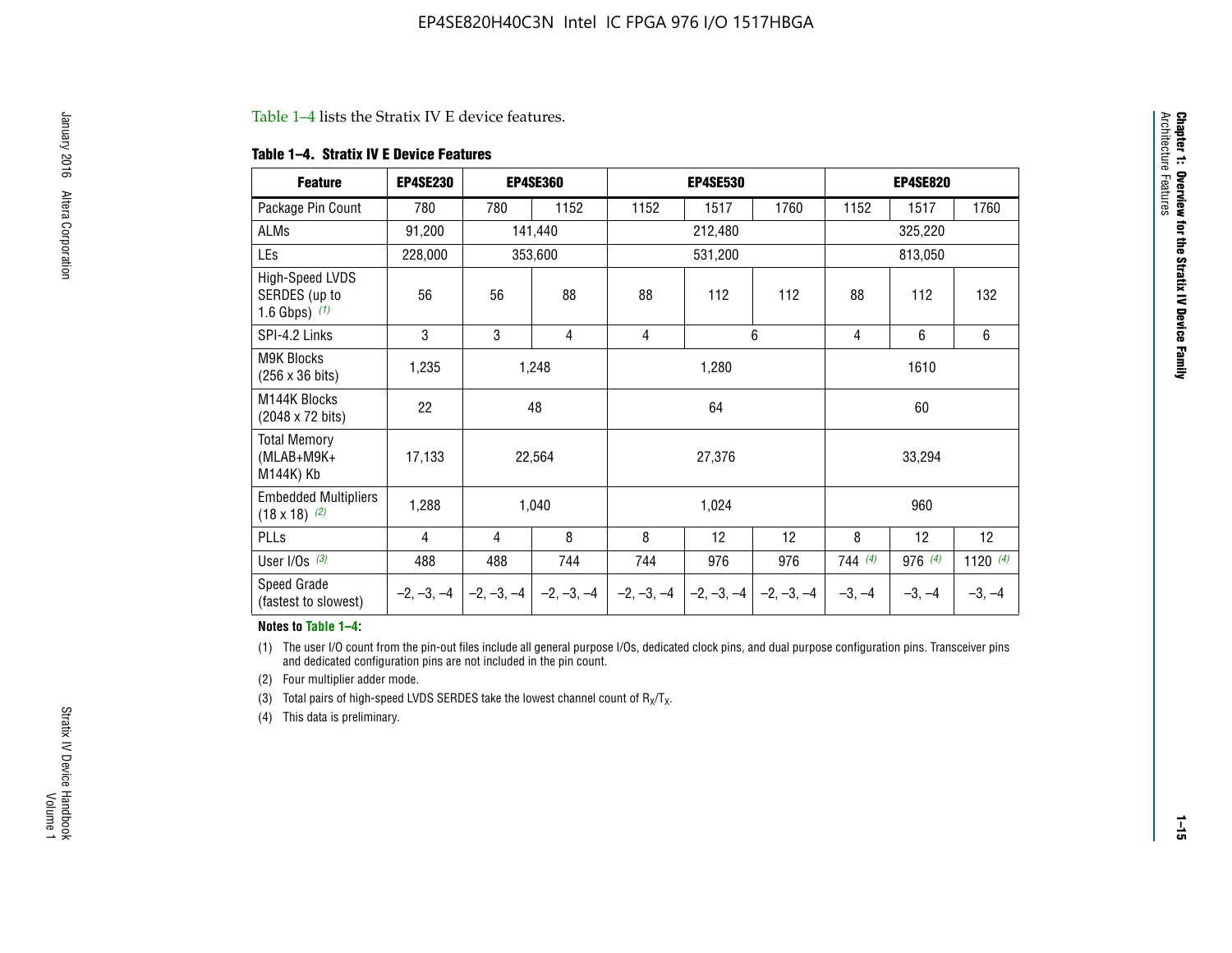Table 1–5 summarizes the Stratix IV E device package options.

| <b>Device</b> | <b>F780</b><br>$(29 \text{ mm} \times 29 \text{ mm})$ $(5)$ , $(6)$ | F1152<br>$(35 \text{ mm} \times 35 \text{ mm})$ $(5)$ $(7)$ | F <sub>1517</sub><br>$(40 \text{ mm} \times 40 \text{ mm})$ (7) | <b>F1760</b><br>$(42.5$ mm x 42.5 mm) $(7)$ |  |  |
|---------------|---------------------------------------------------------------------|-------------------------------------------------------------|-----------------------------------------------------------------|---------------------------------------------|--|--|
| EP4SE230      | F <sub>29</sub>                                                     |                                                             |                                                                 |                                             |  |  |
| EP4SE360      | H29 $(3)$                                                           | F35                                                         |                                                                 |                                             |  |  |
| EP4SE530      |                                                                     | H35 $(4)$                                                   | H40 $(4)$                                                       | F43                                         |  |  |
| EP4SE820      |                                                                     | H35 $(4)$                                                   | H40 $(4)$                                                       | F43                                         |  |  |

**Table 1–5. Stratix IV E Device Package Options** *(1)***,** *(2)*

#### **Notes to Table 1–5:**

(1) Device packages in the same column and marked under the same arrow sign have vertical migration capability.

(2) Use the Pin Migration Viewer in the Pin Planner to verify the pin migration compatibility when migrating devices. For more information, refer to *[I/O Management](http://www.altera.com/literature/hb/qts/qts_qii52013.pdf)* in the *Quartus II Handbook, Volume 2*.

(3) The 780-pin EP4SE360 device is available only in the 33 mm x 33 mm Hybrid flip chip package.

(4) The 1152-pin and 1517-pin for EP4SE530 and EP4SE820 devices are available only in the 42.5 mm x 42.5 mm Hybrid flip chip package.

(5) When migrating between hybrid and flip chip packages, there is an additional keep-out area. For more information, refer to the *[Package](http://www.altera.com/literature/ds/dspkg.pdf)  [Information Datasheet for Altera Devices](http://www.altera.com/literature/ds/dspkg.pdf)*.

(6) Devices listed in this column do not have on-package decoupling capacitors.

(7) Devices listed in this column have on-package decoupling capacitors. For more information about on-package decoupling capacitor value for each device, refer to Table 1–6.

Table 1–6 lists the Stratix IV E on-package decoupling information.

| Table 1–6. Stratix IV E Device On-Package Decoupling Information (1) |  |  |  |  |  |
|----------------------------------------------------------------------|--|--|--|--|--|
|----------------------------------------------------------------------|--|--|--|--|--|

|          | <b>Ordering Information</b> | V <sub>cc</sub>                     | <b>V<sub>CCIO</sub></b> |  |  |
|----------|-----------------------------|-------------------------------------|-------------------------|--|--|
| EP4SE360 | F <sub>35</sub>             | $4 \times 1$ uF + $4 \times 470$ nF | 10 nF per bank          |  |  |
|          | H35                         |                                     |                         |  |  |
| EP4SE530 | H40                         | $4\times1$ uF + $4\times470$ nF     | 10 nF per bank          |  |  |
|          | F43                         |                                     |                         |  |  |
|          | H35                         |                                     |                         |  |  |
| EP4SE820 | H40                         | $4\times1$ uF + $4\times470$ nF     | 10 nF per bank          |  |  |
|          | F43                         |                                     |                         |  |  |

**Note to Table 1–6:**

(1) Table 1–6 refers to production devices on-package decoupling. For more information about decoupling design of engineering sample (ES) devices, contact [Altera Technical Support](http://mysupport.altera.com/eservice/login.asp).

Table 1–7 lists the Stratix IV GT device features.

| <b>Feature</b>                       | <b>EP4S40G2</b> | <b>EP4S40G5</b> | <b>EP4S100G2</b> | <b>EP4S100G3</b> | <b>EP4S100G4</b> | <b>EP4S100G5</b> |      |
|--------------------------------------|-----------------|-----------------|------------------|------------------|------------------|------------------|------|
| Package Pin Count                    | 1517            | 1517            | 1517             | 1932             | 1932             | 1517             | 1932 |
| <b>ALMs</b>                          | 91,200          | 212,480         | 91,200           | 116,480          | 141,440          | 212.480          |      |
| LEs                                  | 228,000         | 531,200         | 228,000          | 291,200          | 353,600          | 531,200          |      |
| <b>Total Transceiver</b><br>Channels | 36              | 36              | 36               | 48               | 48               | 36               | 48   |

**Table 1–7. Stratix IV GT Device Features (Part 1 of 2)**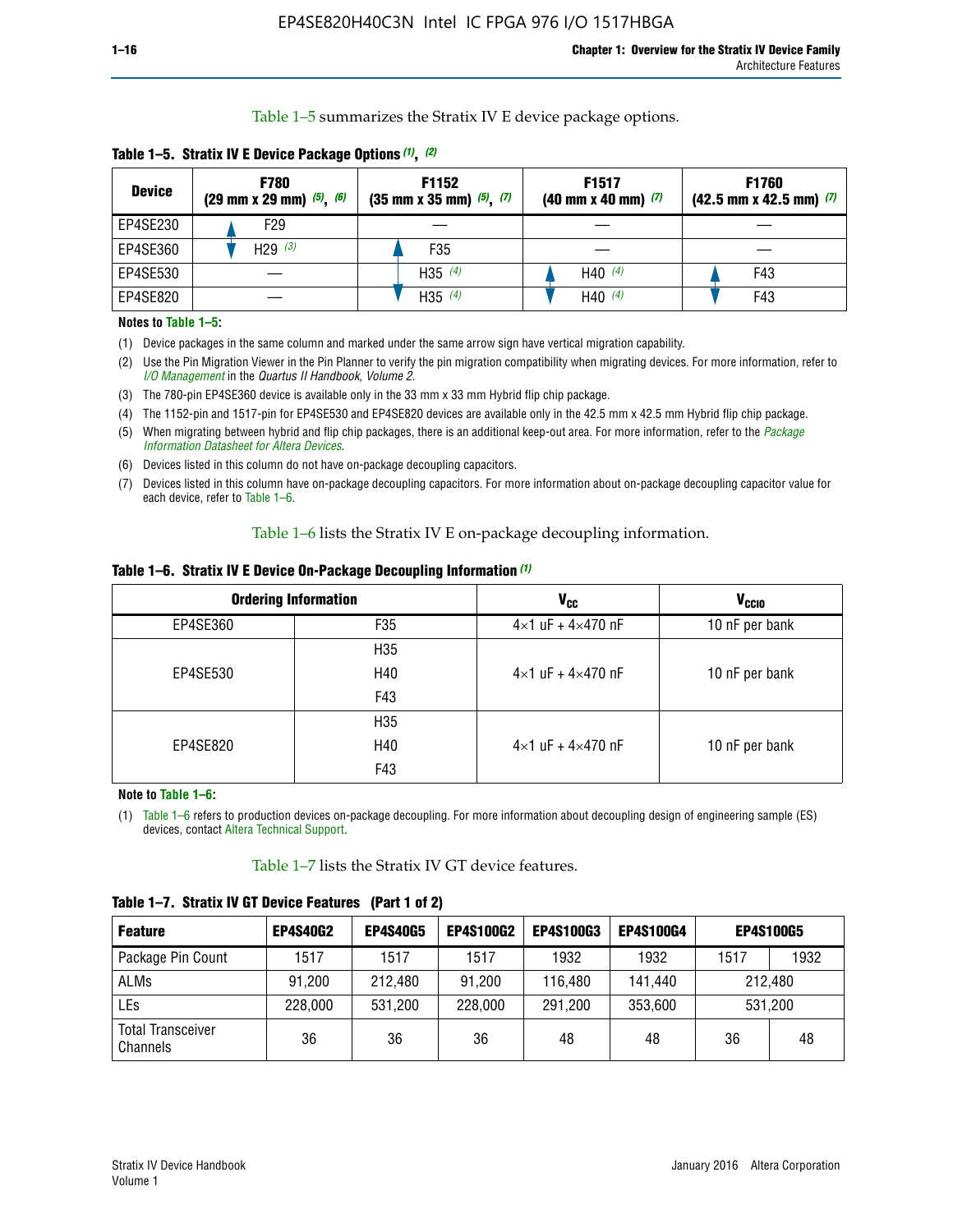#### **Table 1–7. Stratix IV GT Device Features (Part 2 of 2)**

| <b>Feature</b>                                                              | <b>EP4S40G2</b> | <b>EP4S40G5</b> | <b>EP4S100G2</b> | <b>EP4S100G3</b> | <b>EP4S100G4</b> |                | <b>EP4S100G5</b> |
|-----------------------------------------------------------------------------|-----------------|-----------------|------------------|------------------|------------------|----------------|------------------|
| 10G Transceiver<br>Channels<br>(600 Mbps - 11.3 Gbps<br>with PMA + PCS)     | 12              | 12              | 24               | 24               | 24               | 24             | 32               |
| 8G Transceiver<br>Channels<br>(600 Mbps - 8.5 Gbps<br>with PMA + PCS) $(1)$ | 12              | 12              | $\pmb{0}$        | 8                | 8                | 0              | 0                |
| PMA-only CMU<br>Channels<br>(600 Mbps- 6.5 Gbps)                            | 12              | 12              | 12               | 16               | 16               | 12             | 16               |
| PCIe hard IP Blocks                                                         | $\overline{2}$  | $\overline{2}$  | $\overline{2}$   | $\overline{4}$   | $\overline{4}$   | $\overline{2}$ | $\overline{4}$   |
| High-Speed LVDS<br><b>SERDES</b><br>(up to 1.6 Gbps) $(2)$                  | 46              | 46              | 46               | 47               | 47               | 46             | 47               |
| SP1-4.2 Links                                                               | $\overline{2}$  | $\overline{2}$  | $\overline{2}$   | $\overline{2}$   | $\overline{2}$   | $\overline{2}$ | $\overline{2}$   |
| <b>M9K Blocks</b><br>(256 x 36 bits)                                        | 1,235           | 1,280           | 1,235            | 936              | 1,248            |                | 1,280            |
| M144K Blocks<br>(2048 x 72 bits)                                            | 22              | 64              | 22               | 36               | 48               |                | 64               |
| Total Memory (MLAB +<br>M9K + M144K) Kb                                     | 17,133          | 27,376          | 17,133           | 17,248           | 22,564           |                | 27,376           |
| <b>Embedded Multipliers</b><br>$18 \times 18^{(3)}$                         | 1,288           | 1,024           | 1,288            | 832              | 1,024            |                | 1,024            |
| PLLs                                                                        | 8               | 8               | 8                | 12               | 12               | 8              | 12               |
| User I/Os $(4)$ , $(5)$                                                     | 654             | 654             | 654              | 781              | 781              | 654            | 781              |
| Speed Grade<br>(fastest to slowest)                                         | $-1, -2, -3$    | $-1, -2, -3$    | $-1, -2, -3$     | $-1, -2, -3$     | $-1, -2, -3$     | $-1, -2, -3$   | $-1, -2, -3$     |

**Notes to Table 1–7:**

(1) You can configure all 10G transceiver channels as 8G transceiver channels. For example, the EP4S40G2F40 device has twenty-four 8G transceiver channels and the EP4S100G5F45 device has thirty-two 8G transceiver channels.

(2) Total pairs of high-speed LVDS SERDES take the lowest channel count of  $R_X/T_X$ .

(3) Four multiplier adder mode.

(4) The user I/O count from the pin-out files include all general purpose I/Os, dedicated clock pins, and dual purpose configuration pins. Transceiver pins and dedicated configuration pins are not included in the pin count.

(5) This data is preliminary.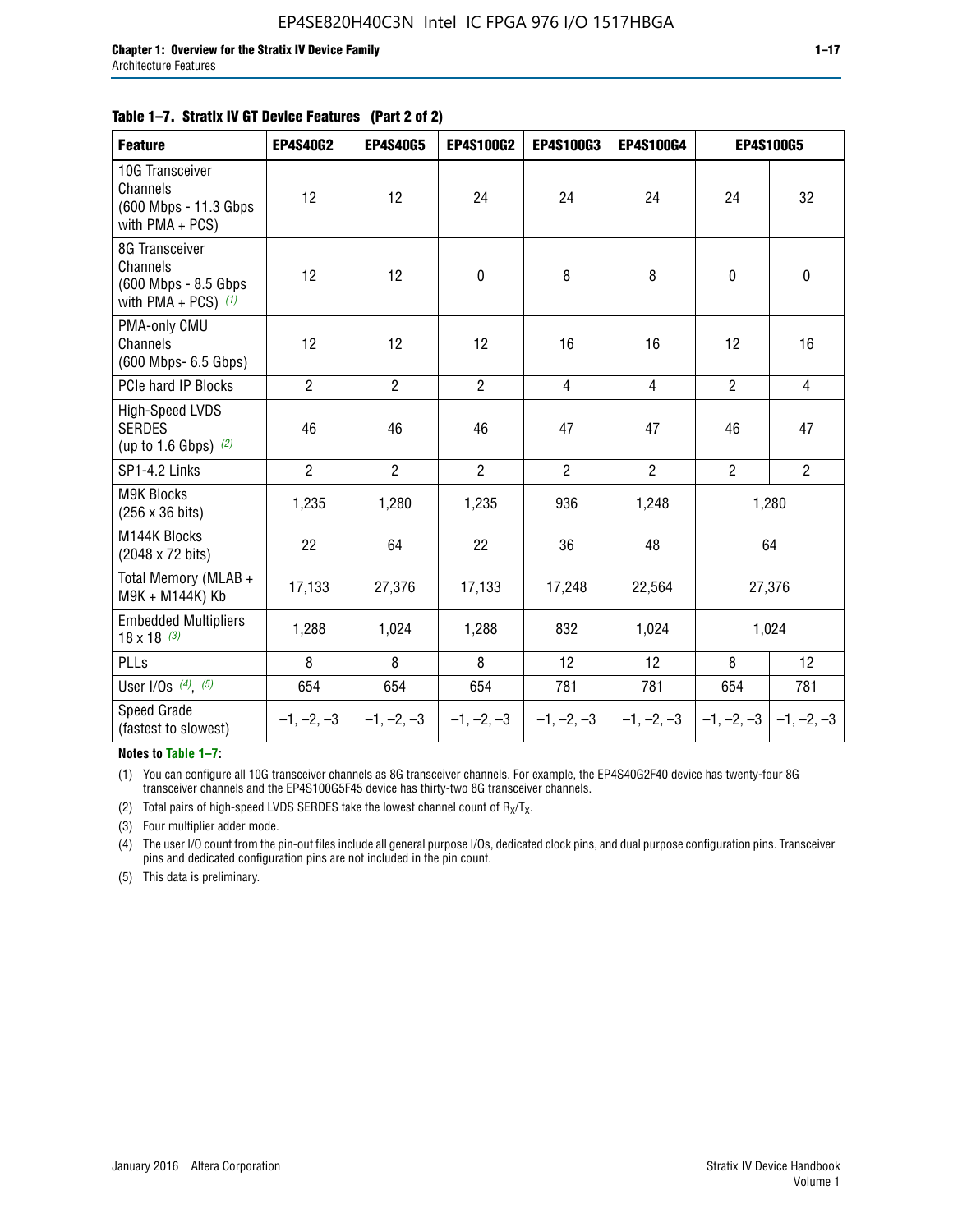Table 1–8 lists the resource counts for the Stratix IV GT devices.

| <b>Device</b>                      | <b>1517 Pin</b><br><b>1932 Pin</b><br>$(40 \text{ mm} \times 40 \text{ mm})$ (3)<br>(45 mm x 45 mm) |     |  |
|------------------------------------|-----------------------------------------------------------------------------------------------------|-----|--|
| <b>Stratix IV GT 40 G Devices</b>  |                                                                                                     |     |  |
| EP4S40G2                           | F40                                                                                                 |     |  |
| EP4S40G5                           | H40 $(4)$ , $(5)$                                                                                   |     |  |
| <b>Stratix IV GT 100 G Devices</b> |                                                                                                     |     |  |
| EP4S100G2                          | F40                                                                                                 |     |  |
| EP4S100G3                          |                                                                                                     | F45 |  |
| EP4S100G4                          |                                                                                                     | F45 |  |
| EP4S100G5                          | H40 $(4)$ $(5)$                                                                                     | F45 |  |

#### **Notes to Table 1–8:**

(1) This table represents pin compatability; however, it does not include hard IP block placement compatability.

- (2) Devices under the same arrow sign have vertical migration capability.
- (3) When migrating between hybrid and flip chip packages, there is an additional keep-out area. For more information, refer to the *[Altera Device Package Information Data Sheet](http://www.altera.com/literature/ds/dspkg.pdf)*.
- (4) EP4S40G5 and EP4S100G5 devices with 1517 pin-count are only available in 42.5-mm x 42.5-mm Hybrid flip chip packages.
- (5) If you are using the hard IP block, migration is not possible.

Table 1–9 lists the Stratix IV GT on-package decoupling information.

**Table 1–9. Stratix IV GT Device On-Package Decoupling Information** *(1)*

| <b>Ordering</b><br><b>Information</b> | Vcc                                 | <b>V<sub>CCIO</sub></b> | V <sub>CCL GXB</sub>            | V <sub>CCA L/R</sub> | V <sub>CCT L/R</sub> | V <sub>CCR L/R</sub> |
|---------------------------------------|-------------------------------------|-------------------------|---------------------------------|----------------------|----------------------|----------------------|
| EP4S40G2F40                           | $2 \times 1$ uF + $2 \times 470$ nF | 10 nF per bank $(2)$    | 100 nF per<br>transceiver block | 100 nF               | $100$ nF             | $100$ nF             |
| EP4S100G2F40                          |                                     |                         |                                 |                      |                      |                      |
| EP4S100G3F45                          |                                     | 10 nF per bank $(2)$    | 100 nF per<br>transceiver block | 100 nF               | $100$ nF             | $100$ nF             |
| EP4S100G4F45                          |                                     |                         |                                 |                      |                      |                      |
| EP4S40G5H40                           | $4 \times 1$ uF + $4 \times 470$ nF |                         |                                 |                      |                      |                      |
| EP4S100G5H40                          |                                     |                         |                                 |                      |                      |                      |
| EP4S100G5F45                          |                                     |                         |                                 |                      |                      |                      |

**Notes to Table 1–9:**

(1) Table 1–9 refers to production devices on-package decoupling. For more information about decoupling design of engineering sample (ES) devices, contact [Altera Technical Support](http://mysupport.altera.com/eservice/login.asp).

(2) For I/O banks  $3(*)$ ,  $4(*)$ ,  $7(*)$ , and  $8(*)$  only. There is no OPD for I/O bank  $1(*)$ ,  $2(*)$ ,  $5(*)$ , and  $6(*)$ .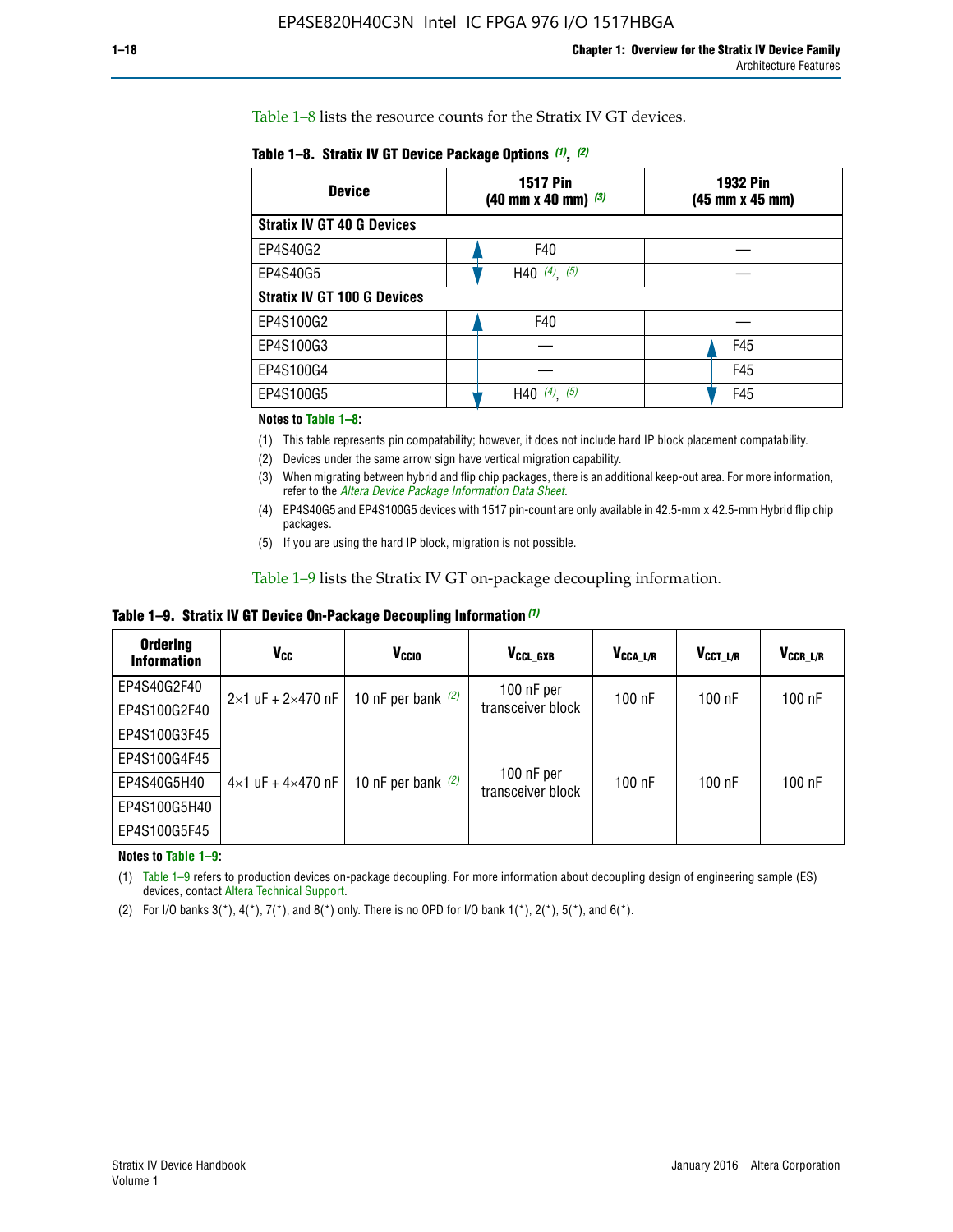# **Integrated Software Platform**

The Quartus II software provides an integrated environment for HDL and schematic design entry, compilation and logic synthesis, full simulation and advanced timing analysis, SignalTap II Logic Analyzer, and device configuration of Stratix IV designs. The Quartus II software provides the MegaWizard<sup> $M$ </sup> Plug-In Manager user interface to generate different functional blocks, such as memory, PLL, and digital signal processing logic. For transceivers, the Quartus II software provides the ALTGX MegaWizard Plug-In Manager interface that guides you through configuration of the transceiver based on your application requirements.

The Stratix IV GX and GT transceivers allow you to implement low-power and reliable high-speed serial interface applications with its fully reconfigurable hardware, optimal signal integrity, and integrated Quartus II software platform.

For more information about the QuarJanuary2016tus II software features, refer to the *[Quartus II Handbook](http://www.altera.com/literature/lit-qts.jsp)*.

# **Ordering Information**

This section describes the Stratix IV E, GT, and GX devices ordering information. Figure 1–4 shows the ordering codes for Stratix IV GX and E devices.



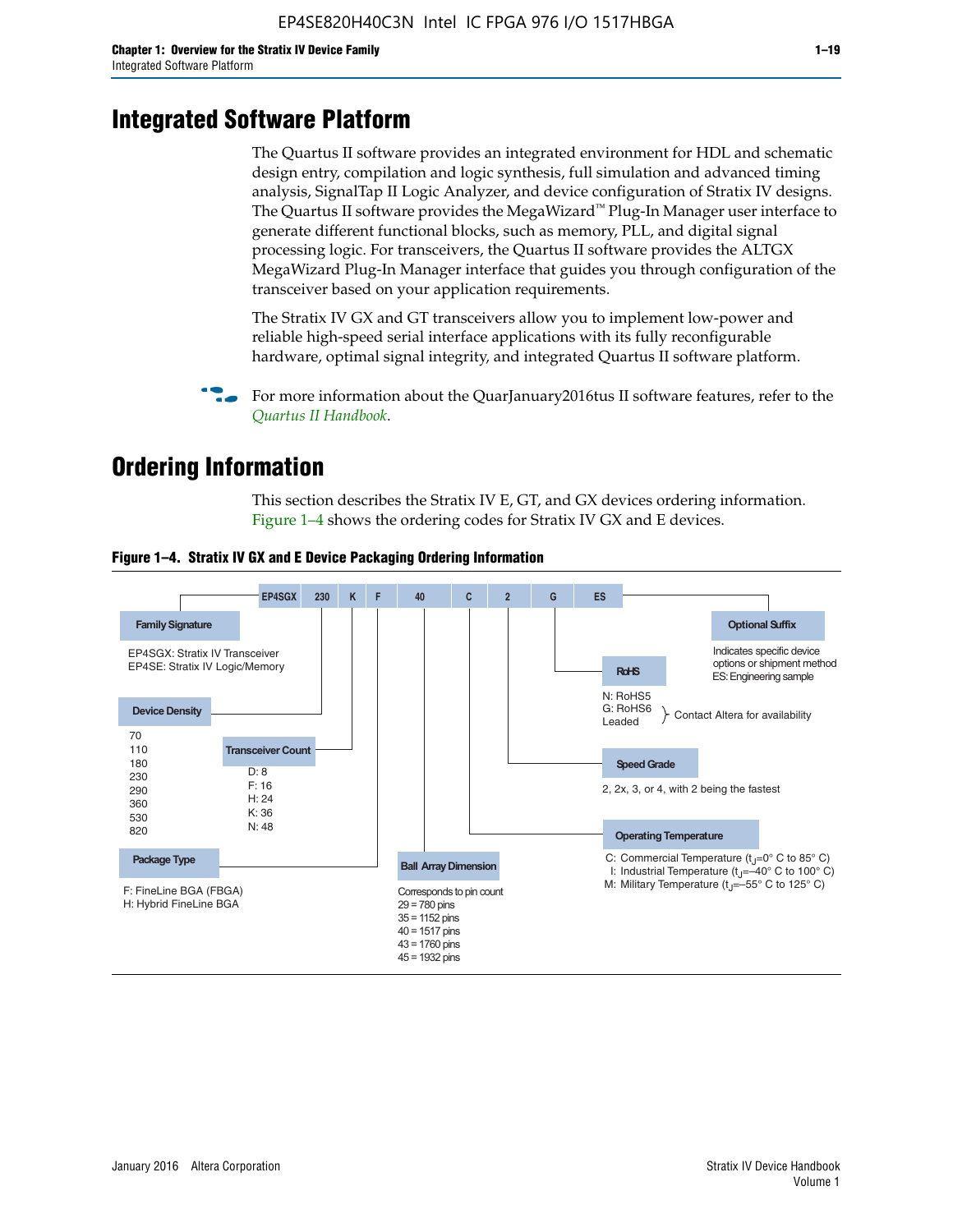Figure 1–5 shows the ordering codes for Stratix IV GT devices.





# **Document Revision History**

Table 1–10 lists the revision history for this chapter.

| Table 1–10. Document Revision History (Part 1 of 2) |  |  |  |  |  |
|-----------------------------------------------------|--|--|--|--|--|
|-----------------------------------------------------|--|--|--|--|--|

| <b>Date</b>       | <b>Version</b> | <b>Changes</b>                                              |
|-------------------|----------------|-------------------------------------------------------------|
| January 2016      | 3.5            | ■ Updated Figure $1-4$ with new RoHS information            |
| September 2012    | 3.4            | ■ Updated Table 1–1 to close FB $#30986$ .                  |
|                   |                | Updated Table $1-2$ and Table $1-5$ to close FB $\#31127$ . |
| June 2011         | 3.3            | $\blacksquare$ Added military temperature to Figure 1–4.    |
| February 2011     | 3.2            | ■ Updated Table 1–7 and Table 1–8.                          |
|                   |                | • Applied new template.                                     |
|                   |                | Minor text edits.                                           |
| <b>March 2010</b> |                | ■ Updated Table 1–1, Table 1–2, and Table 1–7.              |
|                   | 3.1            | ■ Updated Figure $1-3$ .                                    |
|                   |                | Updated the "Stratix IV GT Devices" section.                |
|                   |                | Added two new references to the Introduction section.       |
|                   |                | Minor text edits.                                           |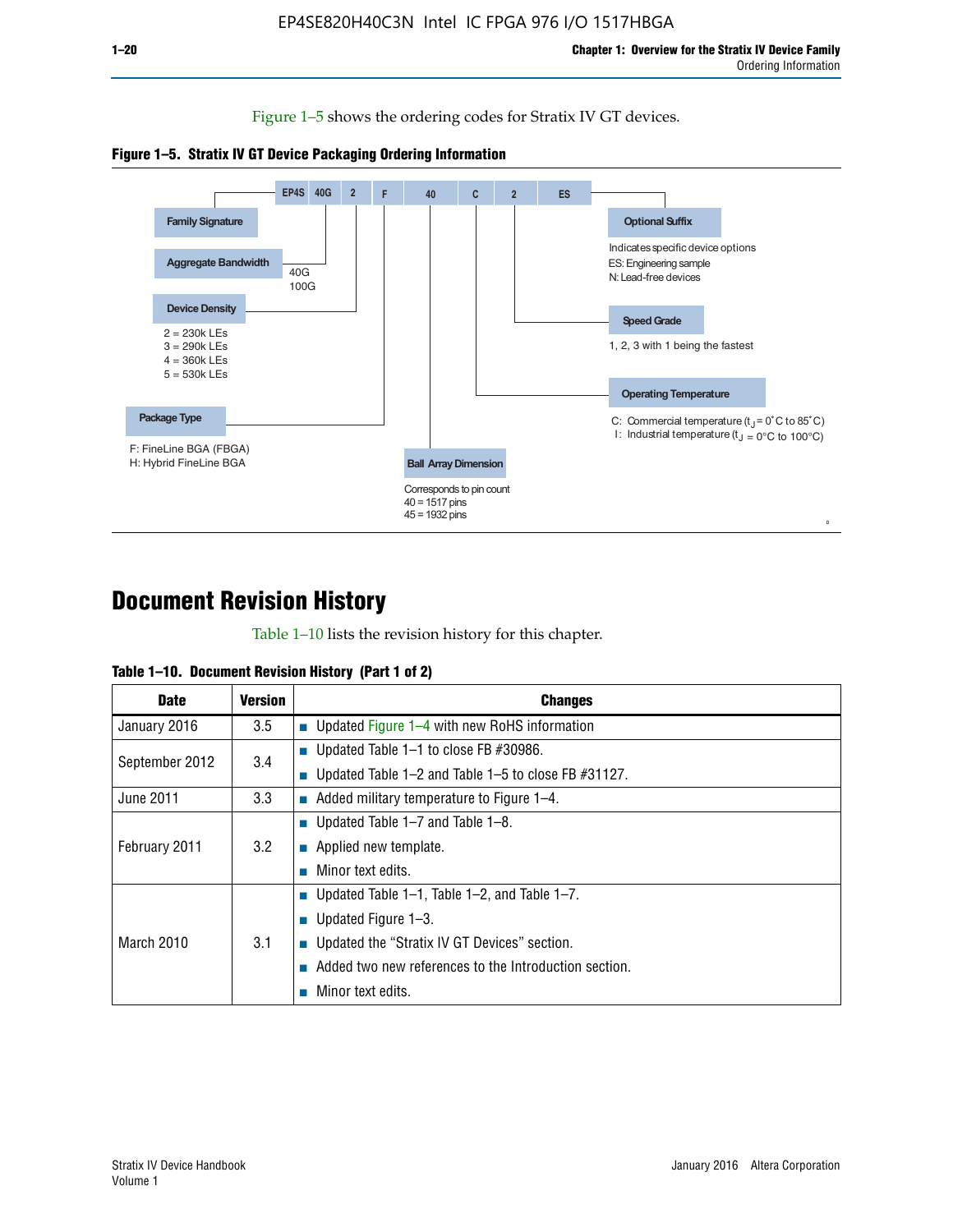## **Table 1–10. Document Revision History (Part 2 of 2)**

| <b>Date</b>      | <b>Version</b> | <b>Changes</b>                                                                                                                                                                                                                                                                    |  |  |
|------------------|----------------|-----------------------------------------------------------------------------------------------------------------------------------------------------------------------------------------------------------------------------------------------------------------------------------|--|--|
|                  |                | ■ Updated the "Stratix IV Device Family Overview", "Feature Summary", "Stratix IV GT<br>Devices", "High-Speed Transceiver Features", "FPGA Fabric and I/O Features", "Highest<br>Aggregate Data Bandwidth", "System Integration", and "Integrated Software Platform"<br>sections. |  |  |
| November 2009    | 3.0            | $\blacksquare$ Added Table 1-3, Table 1-6, and Table 1-9.                                                                                                                                                                                                                         |  |  |
|                  |                | $\blacksquare$ Updated Table 1-1, Table 1-2, Table 1-4, Table 1-5, Table 1-7, and Table 1-8.                                                                                                                                                                                      |  |  |
|                  |                | ■ Updated Figure 1–3, Figure 1–4, and Figure 1–5.                                                                                                                                                                                                                                 |  |  |
|                  |                | $\blacksquare$ Minor text edits.                                                                                                                                                                                                                                                  |  |  |
|                  |                | $\blacksquare$ Updated Table 1-1.                                                                                                                                                                                                                                                 |  |  |
| <b>June 2009</b> | 2.4            | Minor text edits.                                                                                                                                                                                                                                                                 |  |  |
|                  |                | $\blacksquare$ Added Table 1–5, Table 1–6, and Figure 1–3.                                                                                                                                                                                                                        |  |  |
|                  |                | $\blacksquare$ Updated Figure 1-5.                                                                                                                                                                                                                                                |  |  |
| April 2009       | 2.3            | Updated Table $1-1$ , Table $1-2$ , Table $1-3$ , and Table $1-4$ .                                                                                                                                                                                                               |  |  |
|                  |                | ■ Updated "Introduction", "Feature Summary", "Stratix IV GX Devices", "Stratix IV GT<br>Devices", "Architecture Features", and "FPGA Fabric and I/O Features"                                                                                                                     |  |  |
|                  | 2.2            | ■ Updated "Feature Summary", "Stratix IV GX Devices", "Stratix IV E Device", "Stratix IV<br>GT Devices", "Signal Integrity"                                                                                                                                                       |  |  |
| March 2009       |                | Removed Tables 1-5 and 1-6                                                                                                                                                                                                                                                        |  |  |
|                  |                | Updated Figure 1-4                                                                                                                                                                                                                                                                |  |  |
|                  |                | ■ Updated "Introduction", "Feature Summary", "Stratix IV Device Diagnostic Features",<br>"Signal Integrity", "Clock Networks", "High-Speed Differential I/O with DPA and Soft-<br>CDR", "System Integration", and "Ordering Information" sections.                                |  |  |
|                  |                | Added "Stratix IV GT 100G Devices" and "Stratix IV GT 100G Transceiver Bandwidth"<br>sections.                                                                                                                                                                                    |  |  |
| March 2009       | 2.1            | <b>Updated Table 1–1, Table 1–2, Table 1–3, and Table 1–4.</b>                                                                                                                                                                                                                    |  |  |
|                  |                | $\blacksquare$ Added Table 1-5 and Table 1-6.                                                                                                                                                                                                                                     |  |  |
|                  |                | ■ Updated Figure $1-3$ and Figure $1-4$ .                                                                                                                                                                                                                                         |  |  |
|                  |                | $\blacksquare$ Added Figure 1-5.                                                                                                                                                                                                                                                  |  |  |
|                  |                | Removed "Referenced Documents" section.                                                                                                                                                                                                                                           |  |  |
|                  |                | Updated "Feature Summary" on page 1-1.                                                                                                                                                                                                                                            |  |  |
|                  |                | ■ Updated "Stratix IV Device Diagnostic Features" on page 1-7.                                                                                                                                                                                                                    |  |  |
| November 2008    |                | Updated "FPGA Fabric and I/O Features" on page 1-8.                                                                                                                                                                                                                               |  |  |
|                  | 2.0            | $\blacksquare$ Updated Table 1-1.                                                                                                                                                                                                                                                 |  |  |
|                  |                | Updated Table 1-2.                                                                                                                                                                                                                                                                |  |  |
|                  |                | Updated "Table 1-5 shows the total number of transceivers available in the Stratix IV GT<br>Device." on page 1-15.                                                                                                                                                                |  |  |
| <b>July 2008</b> | 1.1            | Revised "Introduction".                                                                                                                                                                                                                                                           |  |  |
| May 2008         | 1.0            | Initial release.                                                                                                                                                                                                                                                                  |  |  |